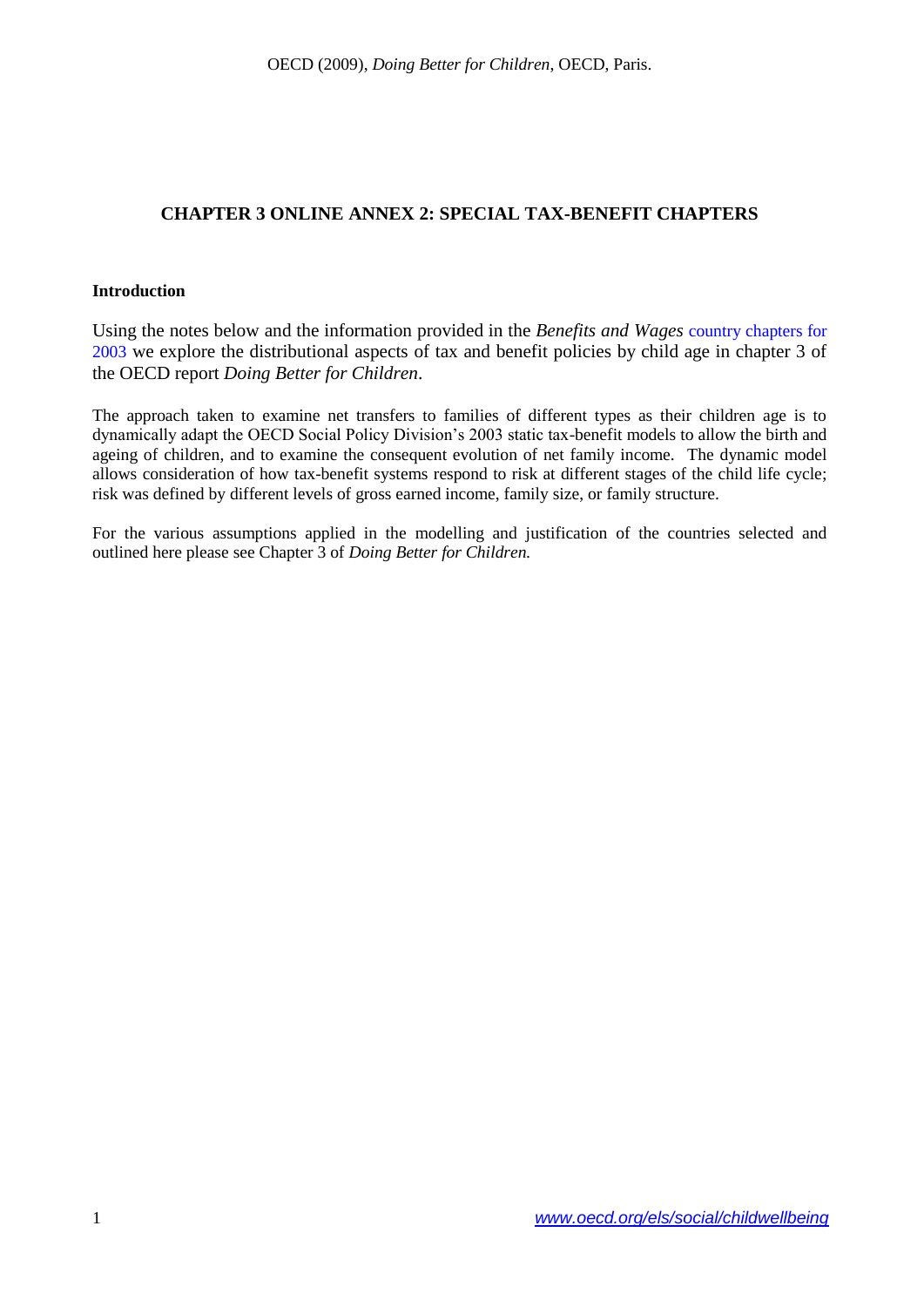### **TABLE OF CONTENTS**

<span id="page-1-0"></span>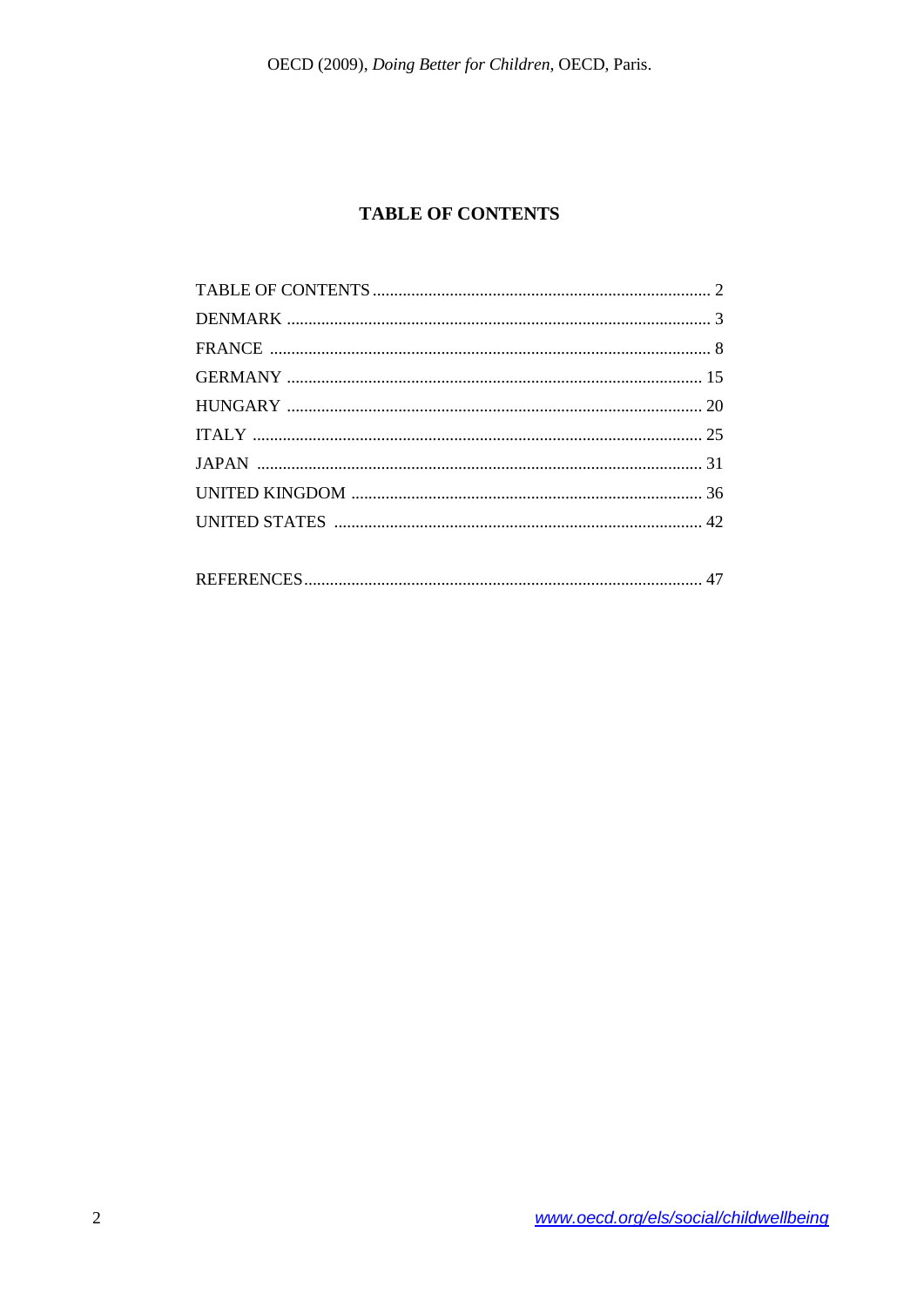#### <span id="page-2-0"></span>DENMARK 2003

This section outlines the rules for birth grants, maternity benefits, paternity leave and parental leave in Denmark in 2003. All other Danish family benefits included in the models are explained in the Danish *Benefits and Wages* country chapter for 2003 at [http://www.oecd.org/dataoecd/31/20/36215068.pdf.](http://www.oecd.org/dataoecd/31/20/36215068.pdf)

#### **1. Birth grants**

#### **2. Maternity benefits (income maintenance in the event of childbirth)**

#### **3. Paternity Leave**

#### **4. Parental leave (child raising allowances)**

**Other relevant benefits:** Denmark pays an advance on child maintenance for children living with absent parents or parent up to the age of 24. The custodial parent must have custody and pay for the upkeep of the child.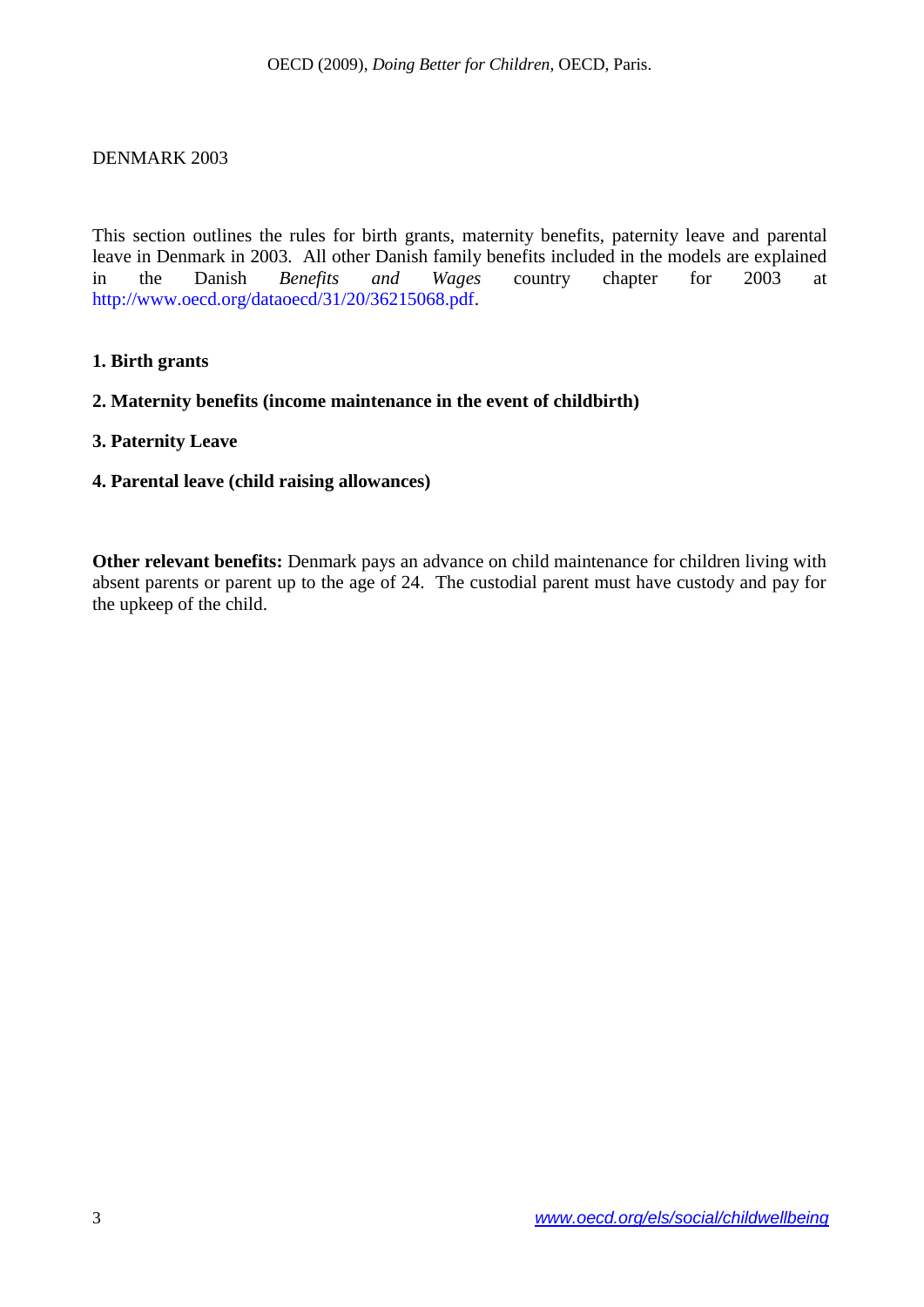# **1. Birth Grants**

None

*1.1 Conditions for receipt*

# *1.2 Calculation of benefit amount*

- *1.2.1 Calculation of gross benefit*
- *1.2.2 Income and earnings disregards*

# *1.3 Tax treatment of benefit and interaction with other benefits*

# *1.4 Treatment of particular groups*

- *1.4.1 Young persons*
- *1.4.2 Older workers*
- *1.4.3 Others if applicable*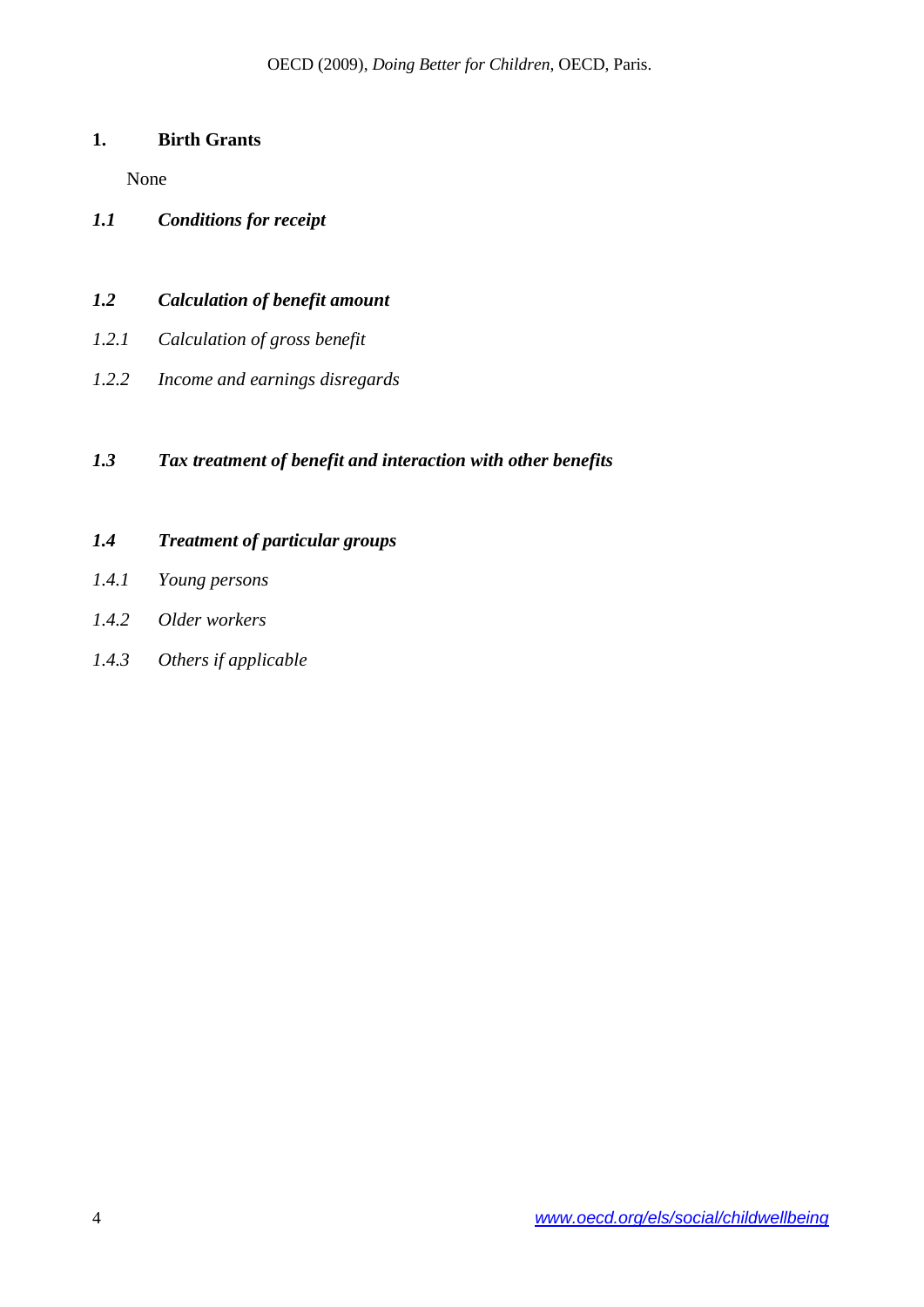### **2. Maternity benefits (income maintenance in the event of childbirth)**

Mothers in Denmark have a right to 4 weeks of leave before the birth of their child and 14 weeks after. Father can also take 2 continuous weeks during the fourteen weeks after birth. After 14 weeks of postnatal leave (18 weeks of maternity benefits in total) parents can share an additional 32 weeks of paid leave that can be split or postponed.

#### *2.1 Conditions for receipt*

6 weeks of Danish residency.

Being a member of active population (employed, self-employed, in vocational training or those receiving benefits from unemployment insurance). Self employed persons additionally must have 6 months work in last 12, with one month of work immediately before leave. All others require 120 hours of paid work in 13 weeks before leave starts.

### *2.2 Calculation of benefit amount*

### *2.2.1 Calculation of gross benefit*

Calculated on the basis of the average hourly wage of the employee (with contribution to the labour market fund deducted  $-$  [this was 9.3% in 2002<sup>1</sup>]) to a maximum of 3113DKK per week or 84.14DKK per hour, and the numbers of hours worked (37 per week) (MISSOC, 2003: 204).

*2.2.2 Income and earnings disregards*

None

### *2.3 Tax treatment of benefit and interaction with other benefits*

Taxed at 37.21% in 2003 (Social Expenditure Database, 2003).

Contributions to the supplementary pension scheme and special savings scheme are made as part of this payment.

### *2.4 Treatment of particular groups*

None

- *2.4.1 Young persons*
- *2.4.2 Older workers*
- *2.4.3 Others if applicable*

 $\overline{a}$ 

<sup>1</sup> http://www.skm.dk/foreign/statistics/thetaxstructure.html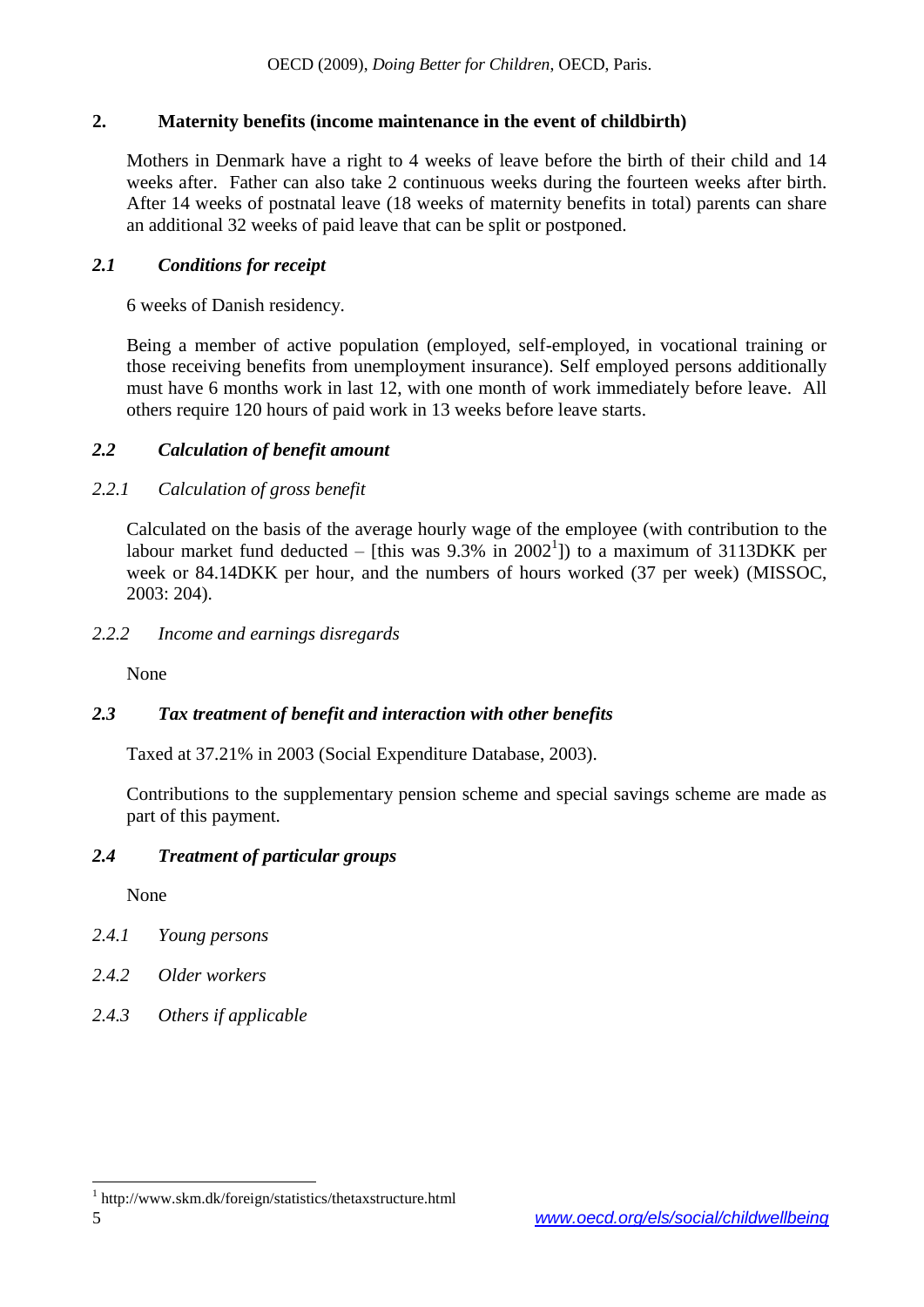# **3. Paternity Leave benefits**

Paternity leave for fathers in Denmark is provided on the same basis as maternity leave. 2 weeks can be taken by fathers during the 14 weeks of postnatal maternity.

### *3.1 Conditions for receipt*

*See maternity leave above*

# *3.2 Calculation of benefit amount*

*3.2.1 Calculation of gross benefit*

*See maternity leave above*

*3.2.2 Income and earnings disregards*

# *3.3 Tax treatment of benefit and interaction with other benefits*

*See maternity leave above*

# *3.4 Treatment of particular groups*

None

- *3.4.1 Young persons*
- *3.4.2 Older workers*
- *3.4.3 Others if applicable*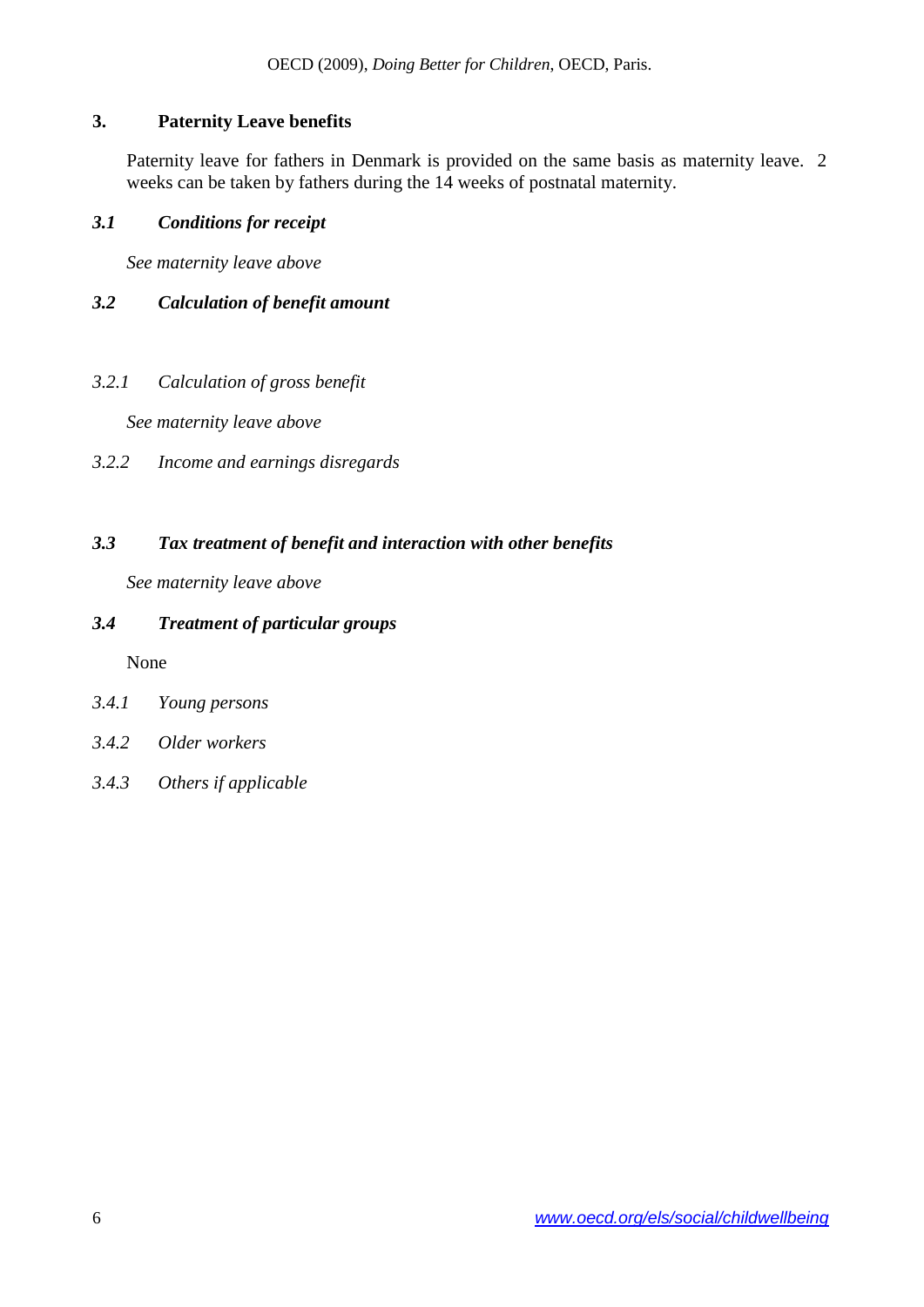### **4. Parental leave (child raising allowances) benefits**

Parental leave can be taken after the 14 weeks of maternity leave have been taken. Parents can share 32 weeks and can be taken up until the child is nine years old. Leave can be extended 40 to (46 weeks if employed or self-employed) of which only 32 is paid. Between 8 and 13 weeks of leave can be postponed and used in one period before the child's ninth birthday. In agreement with employer 32 weeks can be postponed and taken at different points until child reaches nine years of age.

Education allowance: benefits for parents taking care of their children instead of enrolling them in nurseries. The children are aged over 24 weeks to 6 years (can change by commune) (MISSOC, 2003: 442).

### *4.1 Conditions for receipt*

Parental leave: As with maternity leave.

Educational allowance: Danish resident for 7 of the last 8 years.

# *4.2 Calculation of benefit amount*

### *4.2.1 Calculation of gross benefit*

Parental leave: 60% of the unemployment insurance allowance.

Education allowance: cannot exceed 85% of net costs of placing the child in nursery, with a maximum of 3 awards per household. Also cannot exceed maximum rate of the daily maternity benefit (see above).

### *4.2.2 Income and earnings disregards*

None

### *4.3 Tax treatment of benefit and interaction with other benefits*

Taxed at 28.56% in 2003

### *4.4 Treatment of particular groups*

None.

- *4.4.1 Young persons*
- *4.4.2 Older workers*
- *4.4.3 Others if applicable*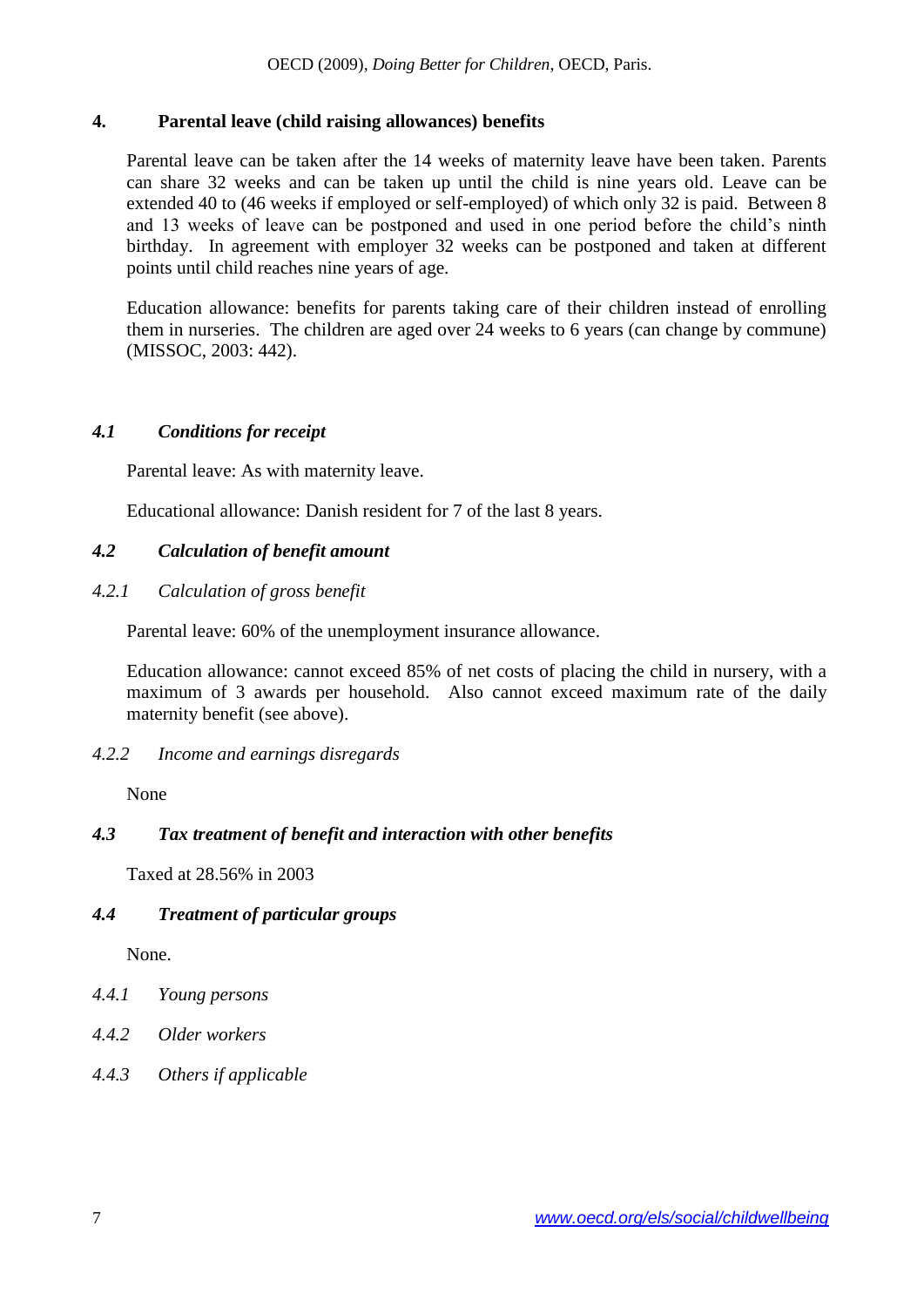#### <span id="page-7-0"></span>FRANCE 2003

This section outlines the rules for birth grants, maternity benefits, paternity leave and parental leave in France in 2003. All other French family benefits included in the models are explained in the French *Benefits and Wages* country chapter for 2003 at [http://www.oecd.org/dataoecd/31/24/39666945.pdf.](http://www.oecd.org/dataoecd/31/24/39666945.pdf)

#### **1. Birth grants**

#### **2. Maternity benefits (income maintenance in the event of childbirth)**

#### **3. Paternity Leave**

**4. Parental leave (child raising allowances)**

**Other relevant benefits**: France advances child maintenance payments through the Child benefit Office (Caisse d'allocations familiales).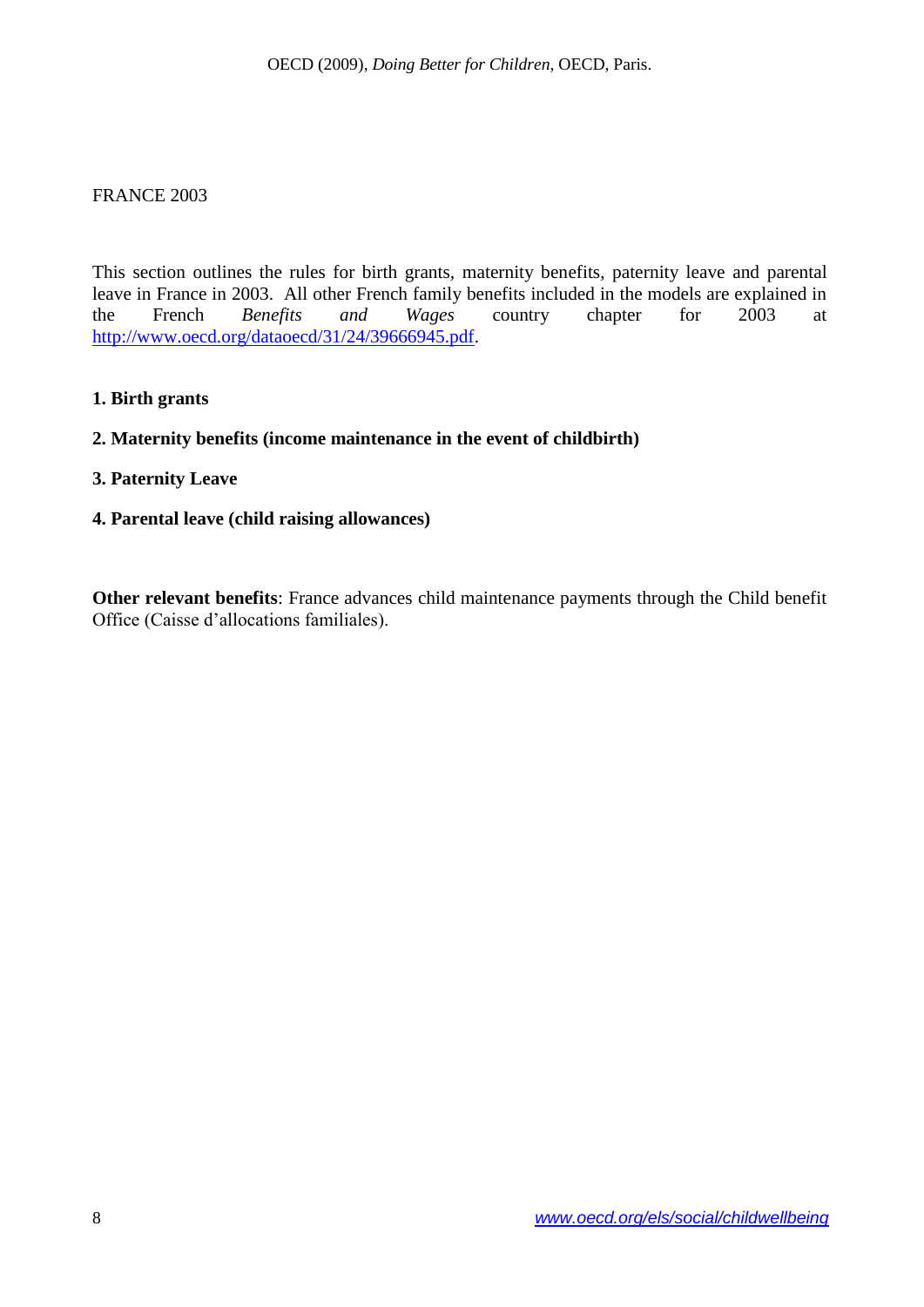### **1. Birth Grants (APJE)**

Prenatal payments in France in 2003 took the form of the Allocation pour Jeune Enfants (APJE). The APJE is paid to families looking after young children and who have stopped work or are taking reduced hours. It is paid in two forms: the first is 'short' form from the fourth month of pregnancy until the child is 3 months and the 'long' form that is paid until the child/children are 3 years old. The benefit replaces the maternity grant and is conditional on taking medical preventative examinations. The long payment follows and is paid up until 3 years of age.

Short term APJE has been replaced by a birth or adoption grant in 2004 ([http://www.cleiss.fr/docs/regimes/regime\\_france/an\\_3.html](http://www.cleiss.fr/docs/regimes/regime_france/an_3.html)).

This is covered in the French *Benefits and Wages* country note under 6.4 'treatment of particular groups'.

#### *1.1 Conditions for receipt*

For receipt of this benefit income thresholds by family type apply. Payments are not made if income exceeds these limits.

Couples with one child, 17 318 EUR; with two children, 20 782 EUR; and three or more supplemented at an additional 4 156 EUR each (French *Benefits and Wages* country note, 2003 section 6.4).

### *1.2 Calculation of benefit amount*

*1.2.1 Calculation of gross benefit*

159.76 EUR per month per child.

*1.2.2 Income and earnings disregards*

None

### *1.3 Tax treatment of benefit and interaction with other benefits*

Subject to CDRS of 0.5%.

Not payable from birth when EPA is being received also (see child raising allowance).

### *1.4 Treatment of particular groups*

None

- *1.4.1 Young persons*
- *1.4.2 Older workers*
- *1.4.3 Others if applicable*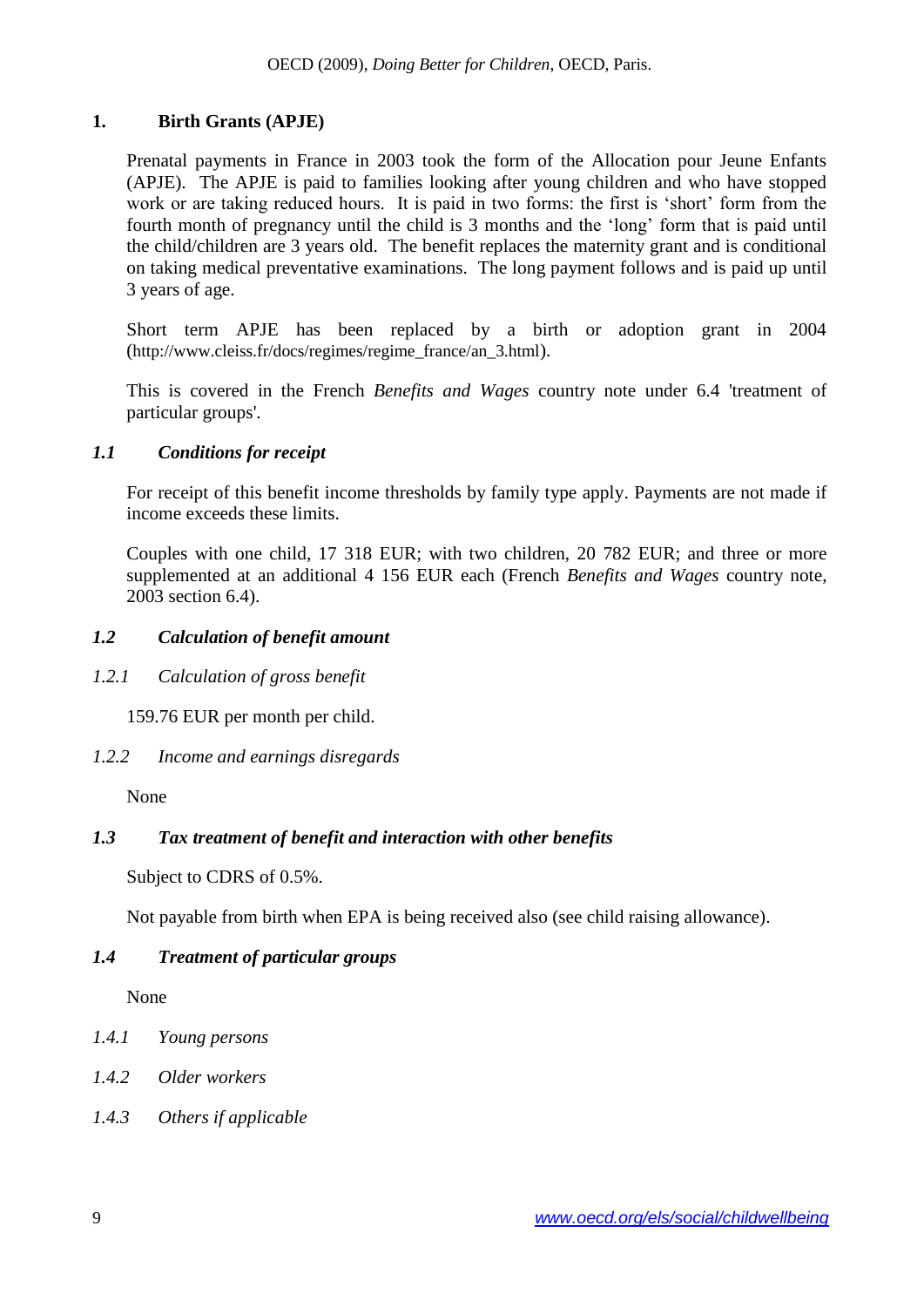### **2. Maternity benefits (income maintenance in the event of childbirth)**

The French maternity scheme is a compulsory social insurance scheme.

Individuals covered by the insurance include insured women and female dependents of insured women for in-kind maternity services only; and insured mothers and fathers for cash benefits in case of birth.

Maternity benefit is paid only to employees interrupting work for 16 weeks (6 before and 10 after confinement), and 26 weeks (8 before confinement) for the third and subsequent children.

### *2.1 Conditions for receipt*

Applicant must be registered under the insurance scheme for at least 10 months at expected birth date, and have 200 hours of employment in the preceding 3 months. The insured must have paid minimum contributions (*n* times the minimum wage). Contributions for six months preceding maternity must be paid at the contribution level of 1.015 times the minimum wage (SMIC) level (MISSOC, 2003: 163).

SMIC as of July  $1<sup>st</sup> 2002 - 6.83$  EUR

SMIC as of July  $1<sup>st</sup> 2003 - 7.19$  EUR

Contributions are paid at 6.8% of earnings.

### *2.2 Calculation of benefit amount*

#### *2.2.1 Calculation of gross benefit*

Daily benefits (indemnities journalières) are equal to a basic daily wages calculated as the average wage of the last three months minus social contributions and CSG. The employer must pay the amount above the maternity ceiling (employer is not obliged to meet paternity payments).

In 2003 the minimum and maximum amounts were:

Minimum 7.80 EUR per day

Maximum 65.11 EUR per day.

### *2.2.2 Income and earnings disregards*

### *2.3 Tax treatment of benefit and interaction with other benefits*

Benefits are taxed after deductions of 10 and 20%.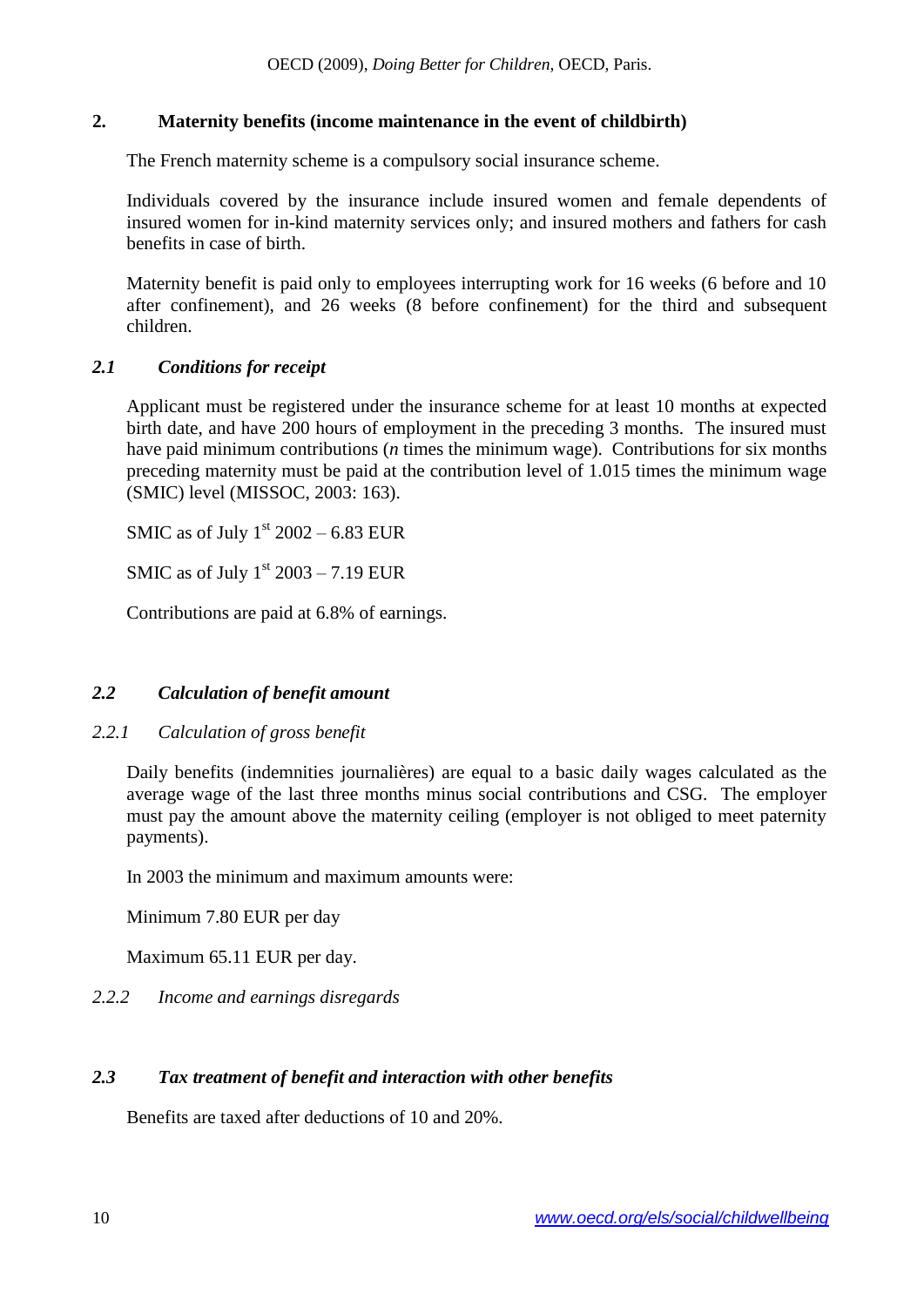Tax is levied on benefits where taxable annual income exceeds 12 602 EUR for couples without children, 14 698 EUR for a couple with one child, 16 794 EUR for a couple with two and 8 303 EUR for single persons (MISSOC, 2003: 209). The average rate is 5.3% (Social Expenditure Database, 2003).

Social contributions from benefits amount to 6.2% for a general social contribution (CSG) and 0.5% for the contribution towards repaying the social debt (CRDS)

# *2.4 Treatment of particular groups*

*2.4.1 Young persons*

None

*2.4.2 Older workers*

None

*2.4.3 Others if applicable*

2 additional weeks are paid for pathological pregnancies, 34 weeks in case of twins (12 before), and 46 in case of multiple births (24 before). In case of adoption leave is increased by 11 days or 18 if more than one child and this can be divided between fathers and mothers as long as both meet entitlements. If mother dies during childbirth the father is entitled to paternity leave (MISSOC, 2003: 203).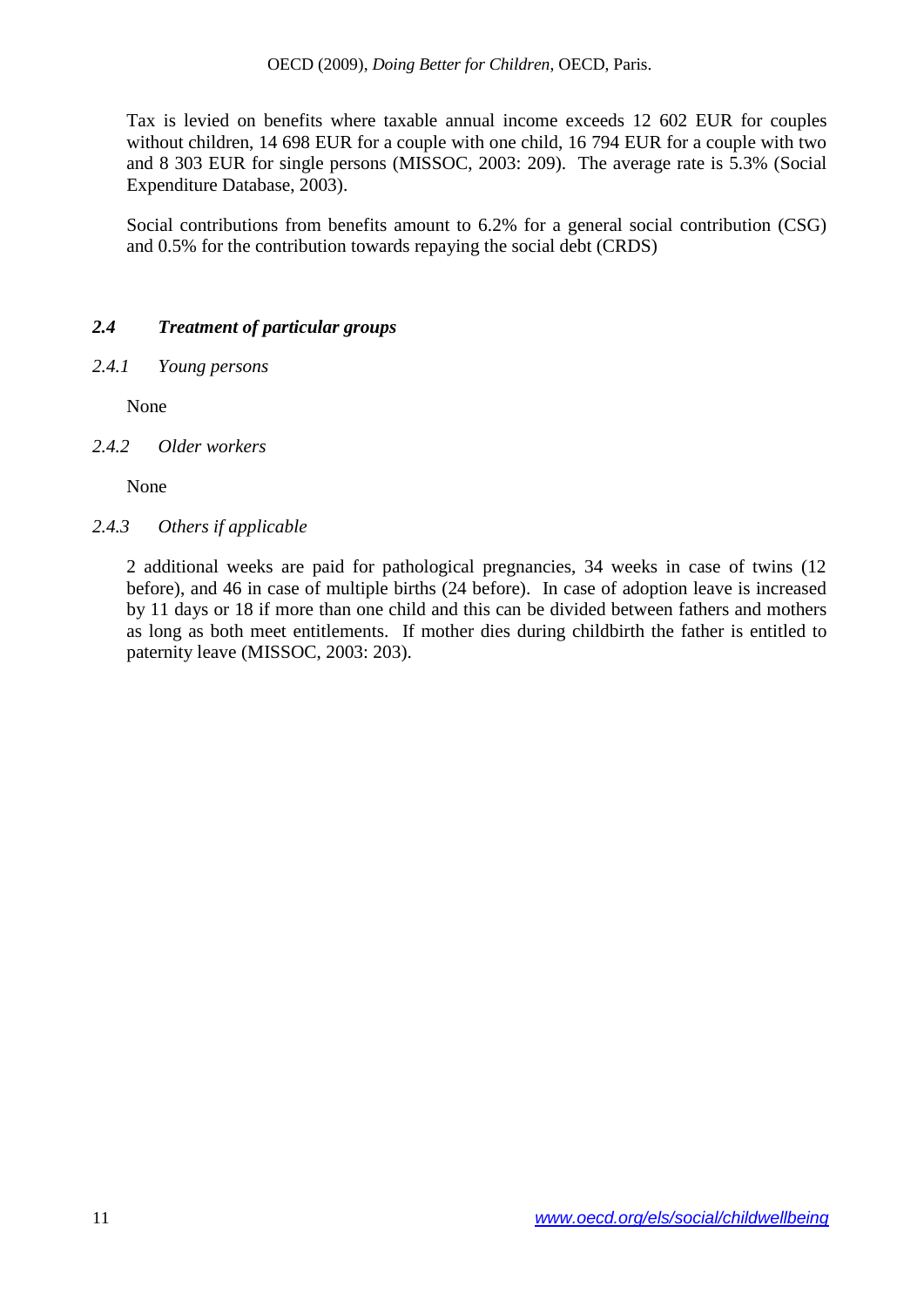### 3. Paternity Leave benefits

As maternity leave with the exception that it lasts 11 working days and can be taken at any time in the four months following birth.

#### *3.1 Conditions for receipt*

As maternity leave

#### *3.2 Calculation of benefit amount*

*3.2.1 Calculation of gross benefit*

100% of net earnings. The employer must pay the amount above the maternity ceiling but is not obliged to meet paternity payments.

In 2003 the minimum and maximum amounts were:

Minimum 7.80 EUR per day

Maximum 65.11 EUR per day.

#### *3.2.2 Income and earnings disregards*

### *3.3 Tax treatment of benefit and interaction with other benefits*

As maternity leave

### *3.4 Treatment of particular groups*

*3.4.1 Young persons*

None

#### *3.4.2 Older workers*

None

#### *3.4.3 Others if applicable*

In the case of multiple birth fathers are entitled to 18 days paternity leave to be taken in the four months following birth.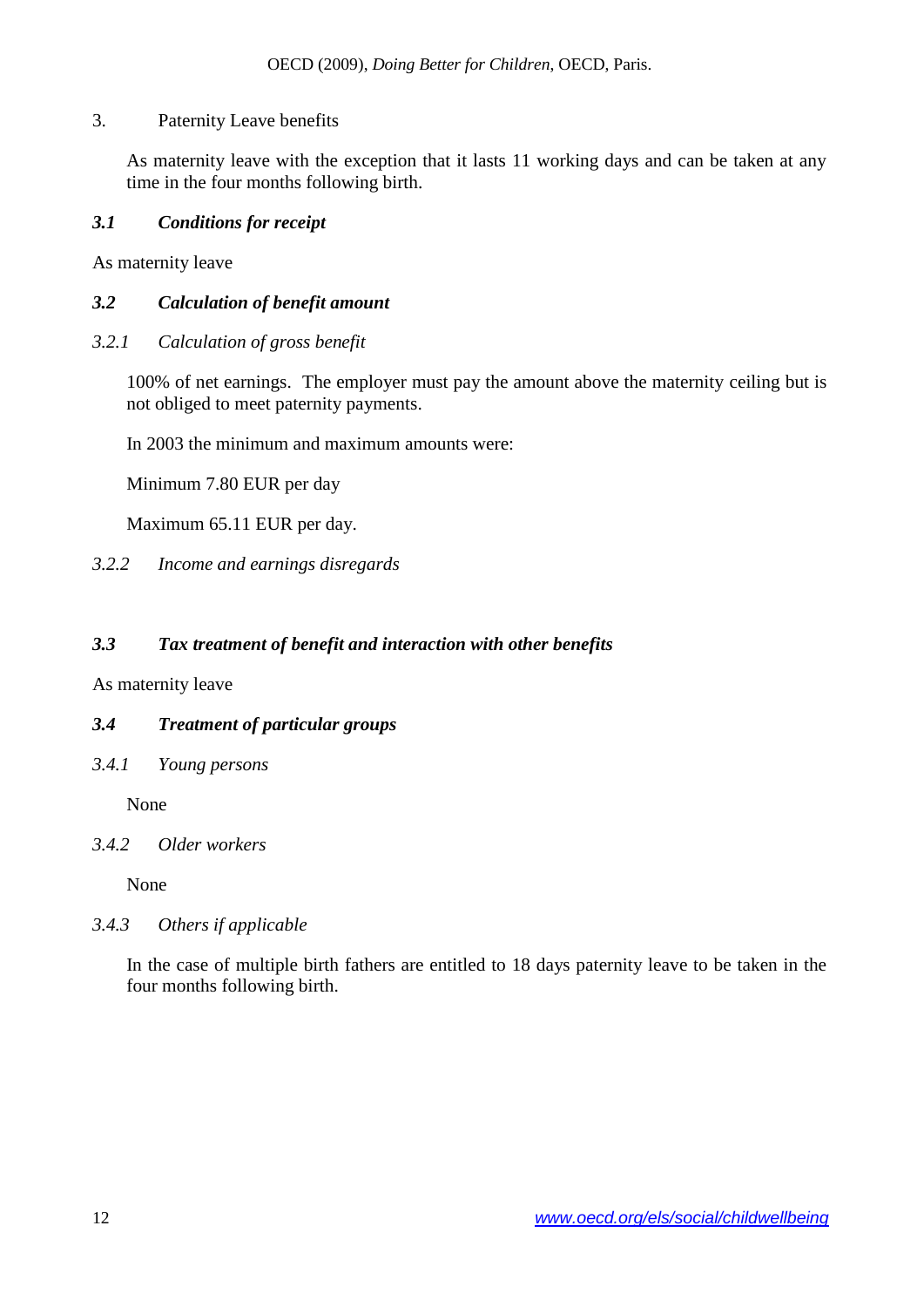### **4. Parental leave (child raising allowances) benefits**

The child raising allowance is the Parental Education Allowance (APE) (see MISSOC, 2003: 443).

The Parental Education Allowance (APE) compensates a parent who stops working or reduces hours in order to bring up children when a child is born or adopted into a family (making therefore at least two children). It is payable for a maximum of three years and only paid until the youngest child is aged 3.

### *4.1 Conditions for receipt*

The family must have two children and one must be under three. The parent must be working less than 80% legal working time. Proof of previous activity in the labour market is required.

24 months of professional activity, consecutive or not, in the last 10 years prior to third child birth, or during the first 5 years prior to the birth of second child birth.

### *4.2 Calculation of benefit amount*

# *4.2.1 Calculation of gross benefit*

495.69 EUR is the full amount per month, if the recipient stops working altogether.

327.76 EUR is paid if part-time activity is not more than 50% of legal working time.

247.86 EUR if part-time activity takes up 50-80% of legal working time. (MISSOC, 2003: 443)

### *4.2.2 Income and earnings disregards*

Current levels of earnings do not affect the amount paid.

### *4.3 Tax treatment of benefit and interaction with other benefits*

CDRS is paid at 0.5% and is not taxable.

From the birth of the child EPA cannot be received in conjunction with APJE payable from birth. EPA is not payable with the complement familial (part of allocations familial) (see the French Tax and Benefit Country chapter 2003, 7.1)

### *4.4 Treatment of particular groups*

None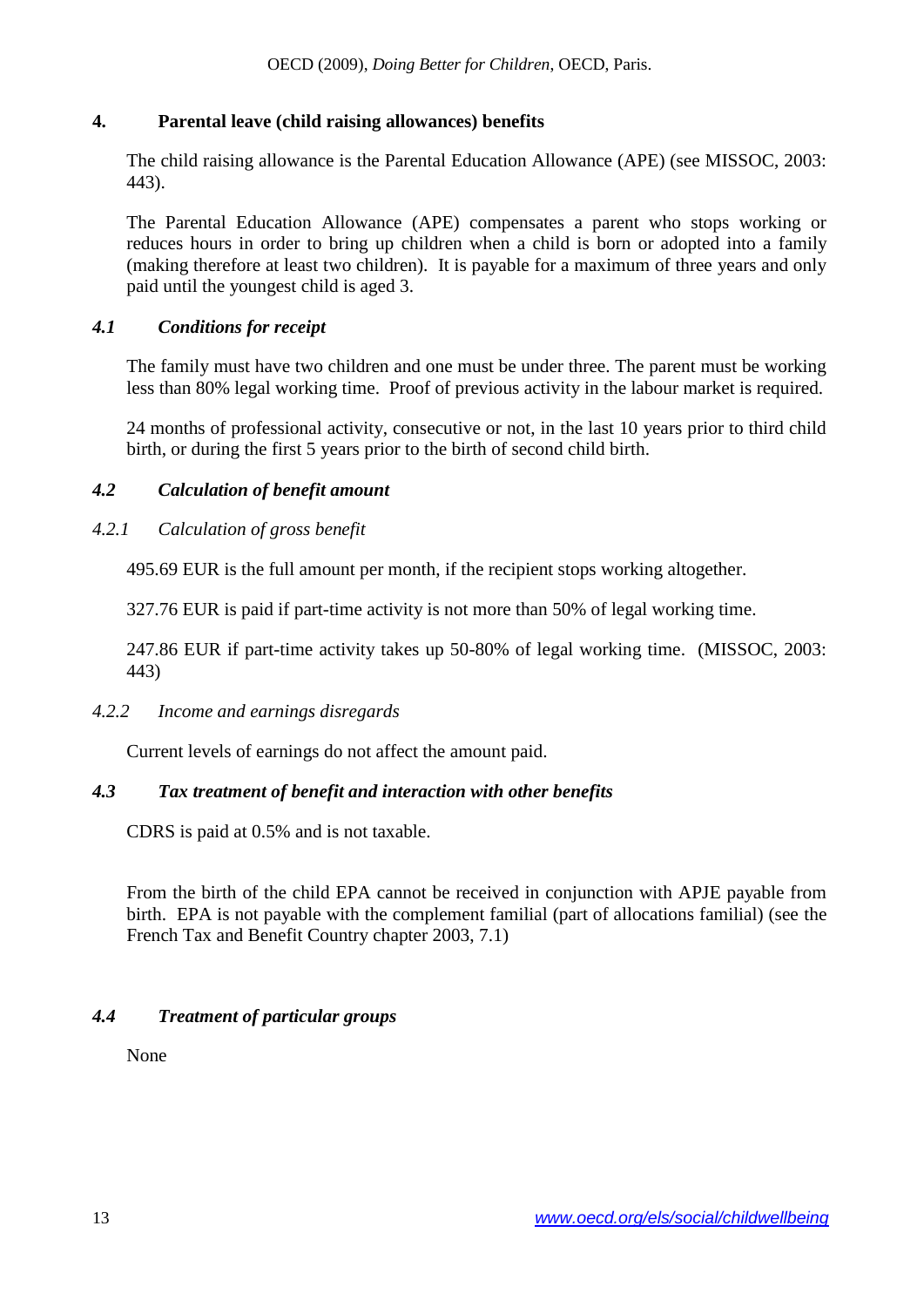- *4.4.1 Young persons*
- *4.4.2 Older workers*
- *4.4.3 Others if applicable*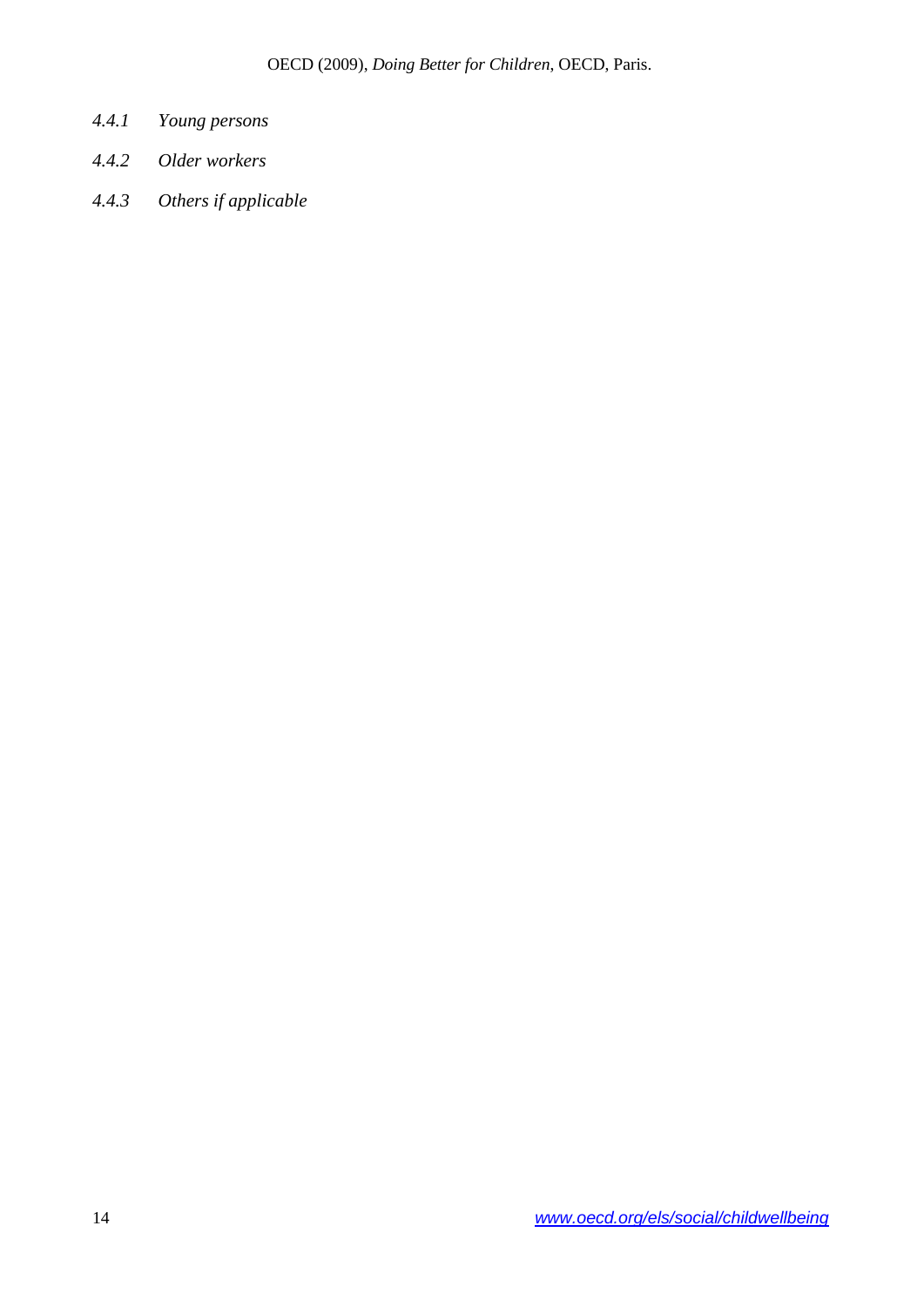#### <span id="page-14-0"></span>GERMANY 2003

This section outlines the rules for birth grants, maternity benefits, paternity leave and parental leave in Germany in 2003. All other German family benefits included in the models are explained<br>in the German *Benefits and Wages* country chapter for 2003 at in the German *Benefits and Wages* country chapter for 2003 at [http://www.oecd.org/dataoecd/31/2/36215432.pdf.](http://www.oecd.org/dataoecd/31/2/36215432.pdf)

**1. Birth grants**

#### **2. Maternity benefits (income maintenance in the event of childbirth)**

#### **3. Paternity Leave**

**4. Parental leave (child raising allowances)**

**Other relevant benefits:**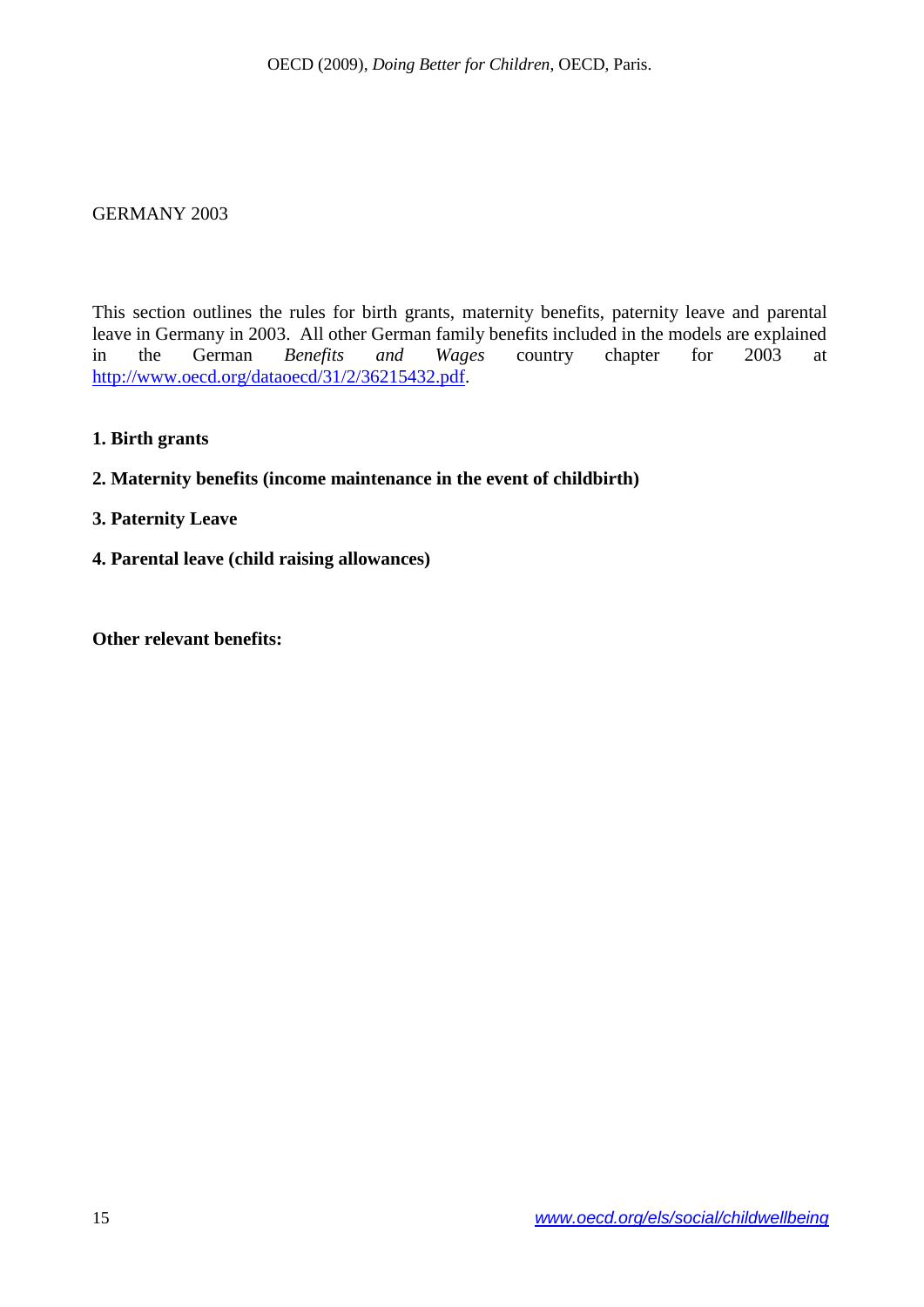# **1. Birth Grants**

### *1.1 Conditions for receipt*

See maternity allowance in maternity benefits. Not payable to those in receipt of maternity benefit. This is a one off payment of 77 EUR to non-working mothers.

### *1.2 Calculation of benefit amount*

*1.2.1 Calculation of gross benefit*

77 EUR to non-working mothers.

### *1.2.2 Income and earnings disregards*

None.

### *1.3 Tax treatment of benefit and interaction with other benefits*

Not taxed.

# *1.4 Treatment of particular groups*

None

### *1.4.1 Young persons*

- *1.4.2 Older workers*
- *1.4.3 Others if applicable*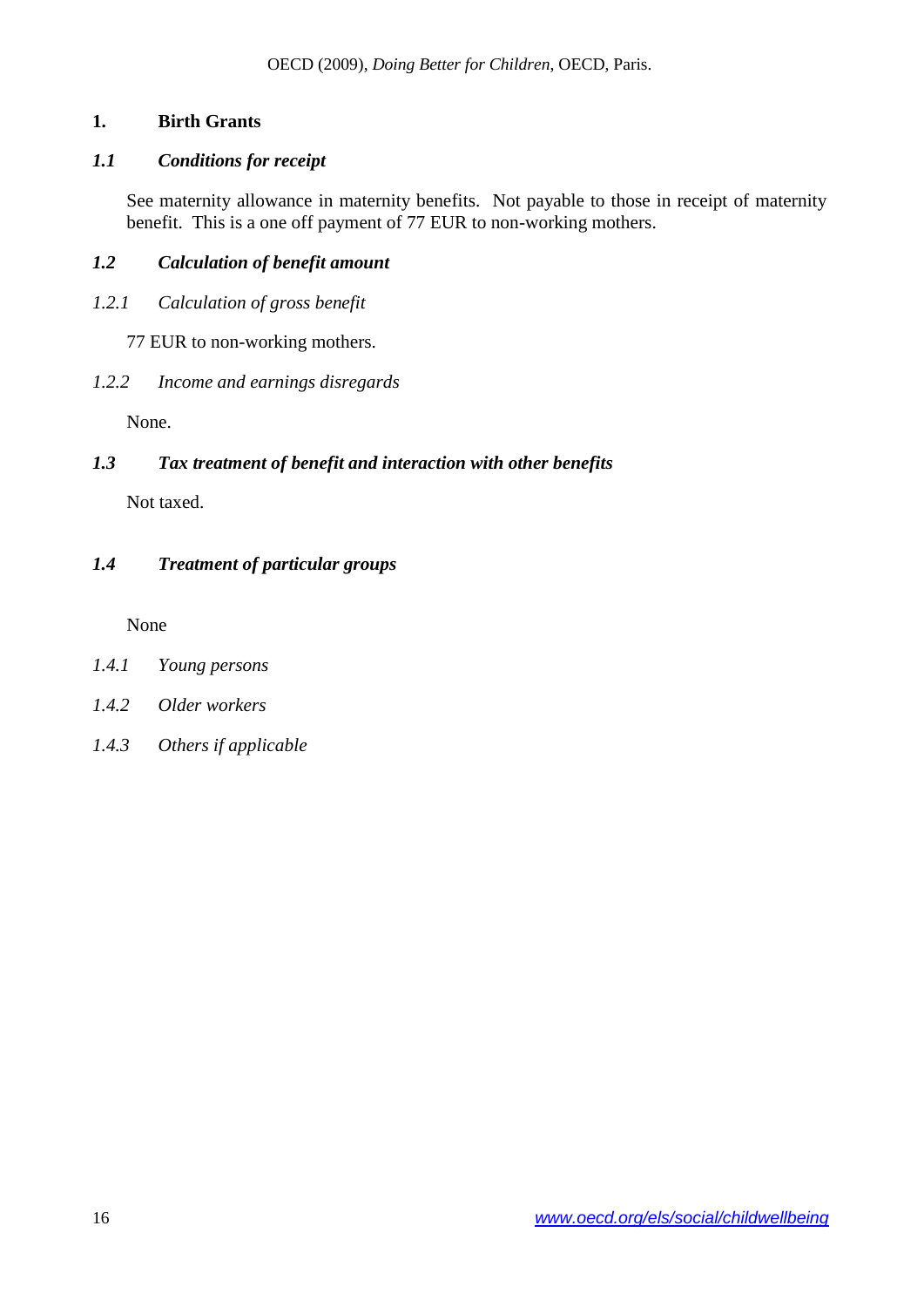### **2. Maternity benefits (income maintenance in the event of childbirth)**

In Germany both Maternity benefit and Maternity allowance are paid. Payment for the maternity benefit is based on membership of the sickness fund; the maternity allowance is paid to those not in receipt of the Maternity benefit.

#### *2.1 Conditions for receipt*

Payment into the compulsory social insurance system (sickness fund). On average this is 7% of earnings. If earnings are less than 325 EUR per month no contributions are paid.

#### *2.2 Calculation of benefit amount*

#### *2.2.1 Calculation of gross benefit*

14 weeks of maternity pay is payable for 6 weeks prior, and 8 weeks post birth at 100% of net income. In the case of premature or multiple births this post natal leave is extended to 12 weeks.

A maximum of 13 EUR per day is paid with the difference to 100% of net earnings made up by the employer.

Uninsured female employees receive a maximum of 210 EUR.

For insured people not entitled to maternity benefit a lump sum maternity allowance of EUR 77 is payable.

#### *2.2.2 Income and earnings disregards*

None.

### *2.3 Tax treatment of benefit and interaction with other benefits*

The benefit is not taxed. No social security contributions are required.

#### *2.4 Treatment of particular groups*

- *2.4.1 Young persons*
- *2.4.2 Older workers*
- *2.4.3 Others if applicable*

Civil servants, soldiers and magistrates are not required to pay into the sickness fund.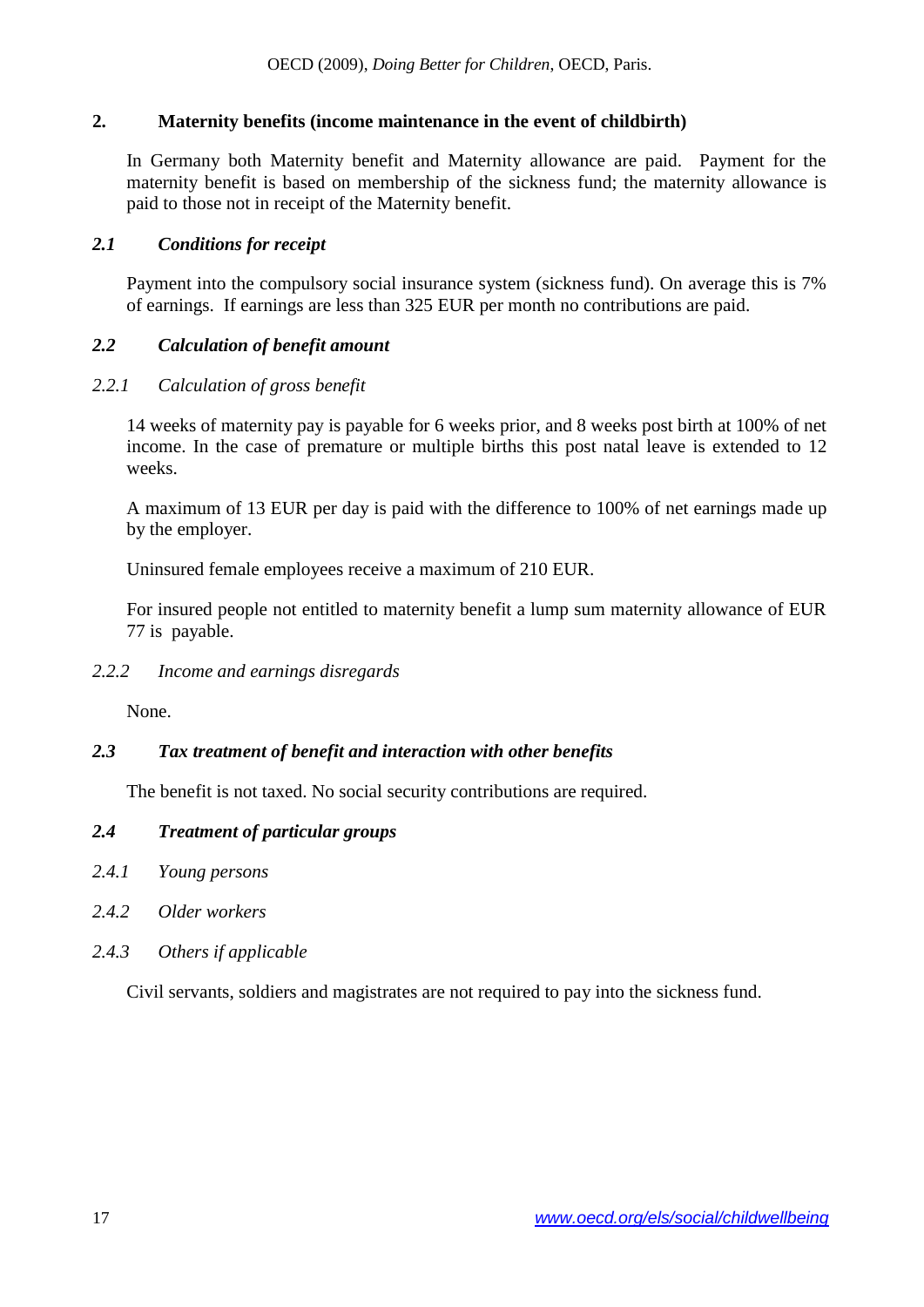# **3. Paternity Leave benefits**

None.

- *3.1 Conditions for receipt*
- *3.2 Calculation of benefit amount*
- *3.2.1 Calculation of gross benefit*
- *3.2.2 Income and earnings disregards*
- *3.3 Tax treatment of benefit and interaction with other benefits*
- *3.4 Treatment of particular groups*
- *3.4.1 Young persons*
- *3.4.2 Older workers*
- *3.4.3 Others if applicable*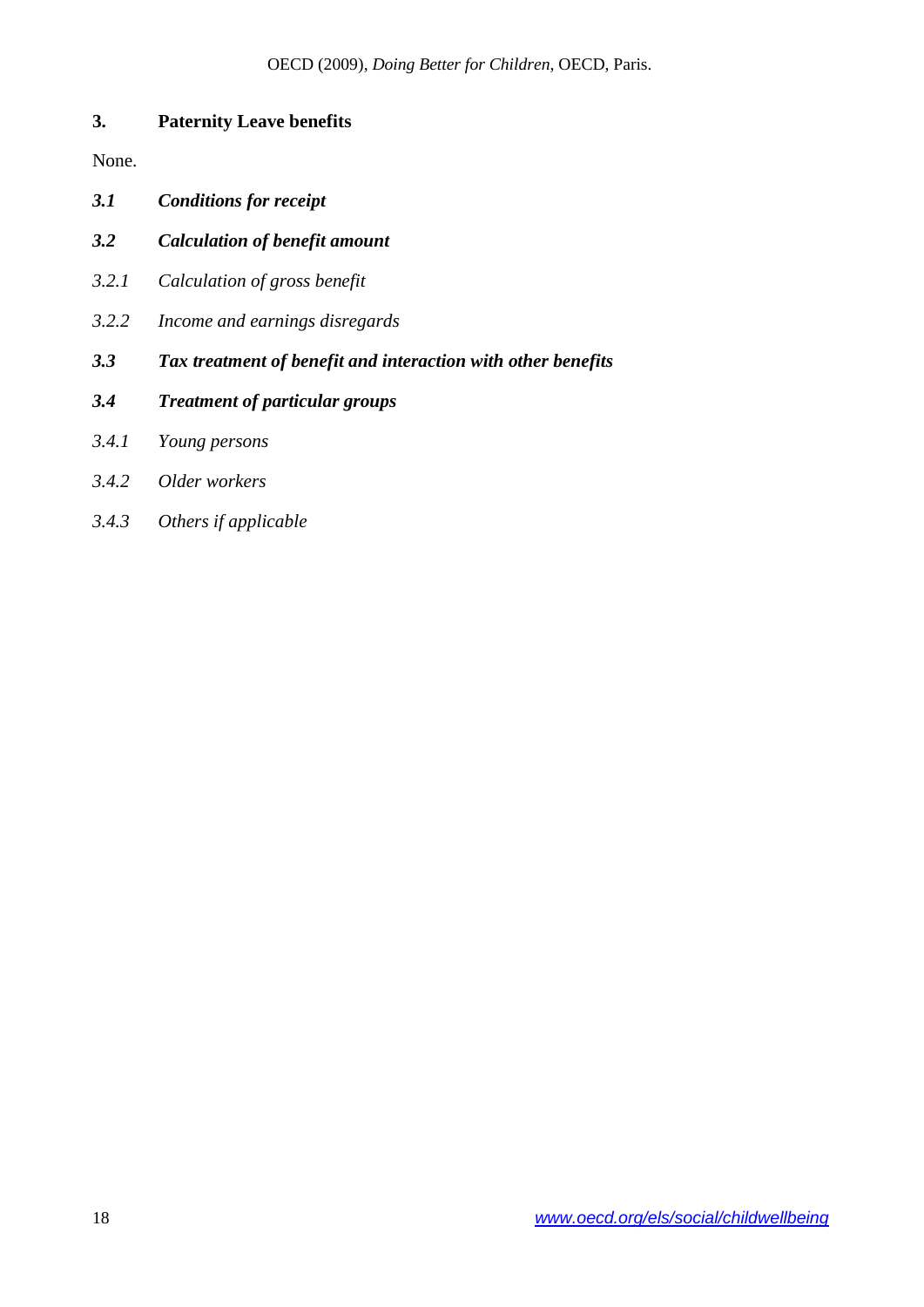### **4. Parental leave (child raising allowances) benefits**

Child raising allowance in Germany is taken by a parent (mother or father) who is raising a child in the home aged under 2. The parent who is caring has to work less than 30 hours and household income has to be below certain thresholds.

#### *4.1 Conditions for receipt*

Mother or father with a child under the age of 2 who is responsible for child rearing, and working less than 30 hours per week.

Income conditions also need to be met (see 4.2.1).

#### *4.2 Calculation of benefit amount*

#### *4.2.1 Calculation of gross benefit*

307 EUR per month for 24 months if income conditions are met. Parents can take their entitlement in 12 months and receive up to 460 EUR per month.

For a married couple the annual income ceiling is fixed at 30 000 EUR during the first six months and from the seventh month onwards the limit is fixed at 16 500 EUR. For lone parents a lump-sum annual net income of 23 000 EUR for the first six months is reduced from the seventh month onwards to 13 500 EUR. As of the seventh month the payment of child-raising allowance shall not be ceased if the income limit is exceeded, but shall be gradually decreased (in the models we assume no change in income).

For households with additional children the income thresholds are increased by 3 140 EUR per child.

#### *4.2.2 Income and earnings disregards*

Earnings gained within a maximum of 30 working hours per week, and under the income thresholds, are disregarded.

### *4.3 Tax treatment of benefit and interaction with other benefits*

Not taxable.

### *4.4 Treatment of particular groups*

None

- *4.4.1 Young persons*
- *4.4.2 Older workers*
- *4.4.3 Others if applicable*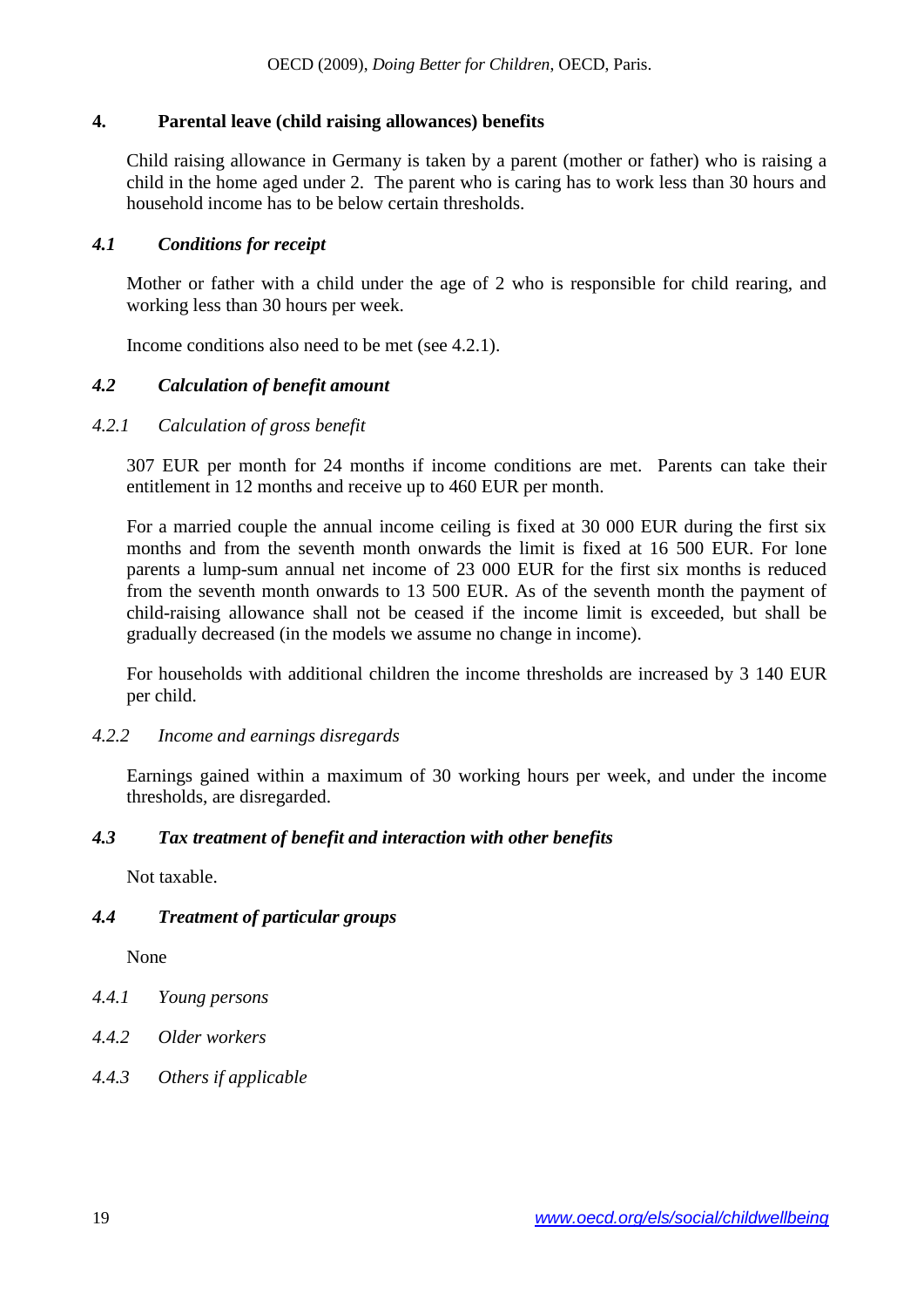#### <span id="page-19-0"></span>**HUNGARY 2003**

This section outlines the rules for birth grants, maternity benefits, paternity leave and parental leave in Hungary in 2003. All other Hungarian family benefits included in the models are explained in the Hungarian *Benefits and Wages* country chapter for 2003 at [http://www.oecd.org/dataoecd/31/4/36215592.pdf.](http://www.oecd.org/dataoecd/31/4/36215592.pdf)

- **1. Birth grants**
- **2. Maternity benefits (income maintenance in the event of childbirth)**
- **3. Paternity Leave**
- **4. Parental leave (child raising allowances)**

**Other relevant benefits:** Hungary pays an advance on maintenance payments.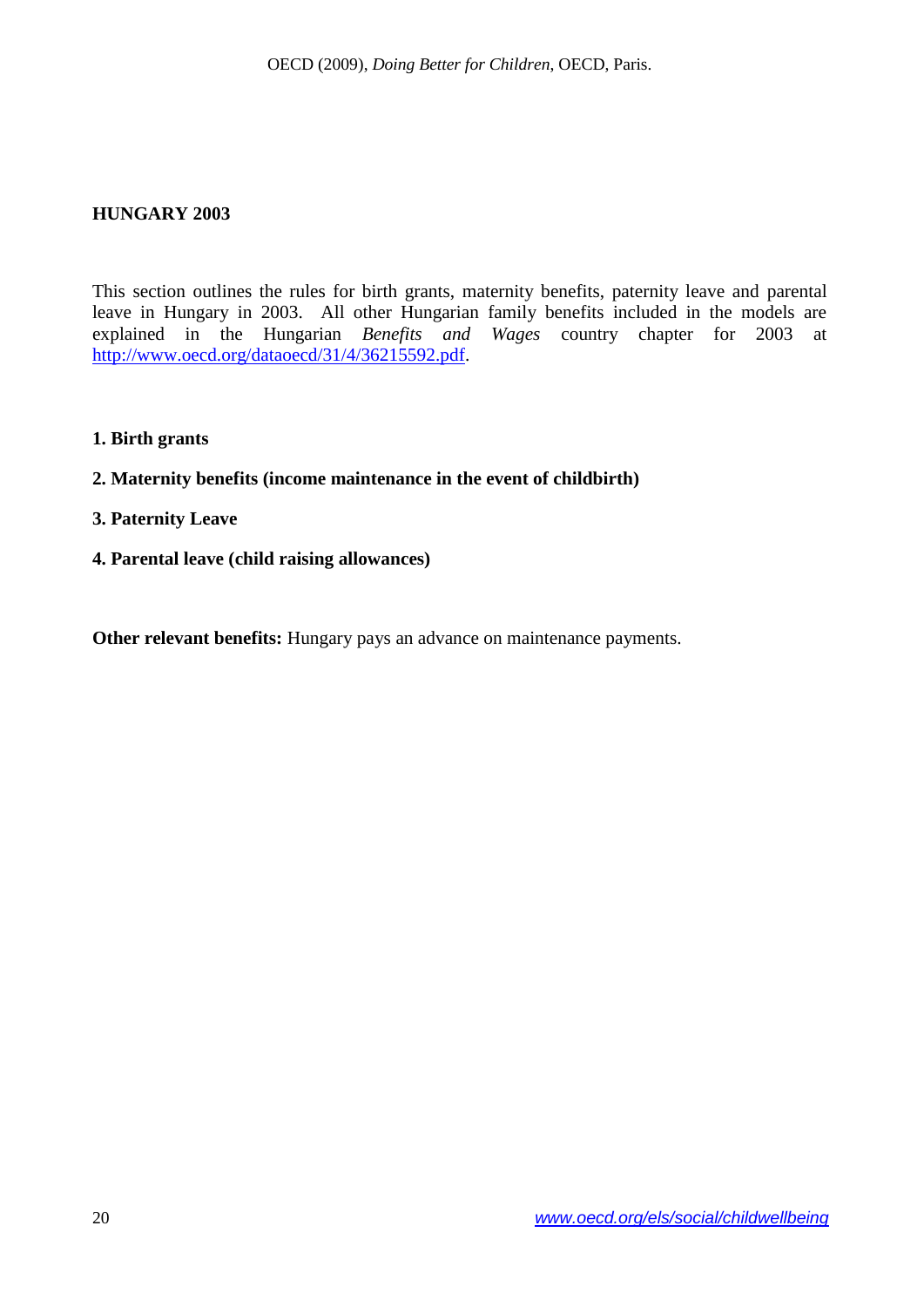### **1. Birth Grants**

The Hungarian birth grant is paid to the child's mother on condition that she has attended at least 4 prenatal medical examinations (MISSOC, 2004: 545).

#### *1.1 Conditions for receipt*

Hungarian citizenship.

The benefit is non-contributory and not means tested.

### *1.2 Calculation of benefit amount*

### *1.2.1 Calculation of gross benefit*

The amount of birth grant paid to parents in Hungary is calculated using the minimum monthly old age pension payment (21 800 HUF per month in 2003). The grant is equivalent to 150% of this sum in 2003.

### *1.2.2 Income and earnings disregards*

None.

### *1.3 Tax treatment of benefit and interaction with other benefits*

Not taxed.

### *1.4 Treatment of particular groups*

*1.4.1 Young persons*

None

### *1.4.2 Older workers*

None

### *1.4.3 Others if applicable*

In the case of premature births the condition for medical check-ups is reduced to one.

Additional sums are paid for multiple births (300% of minimum old age pension).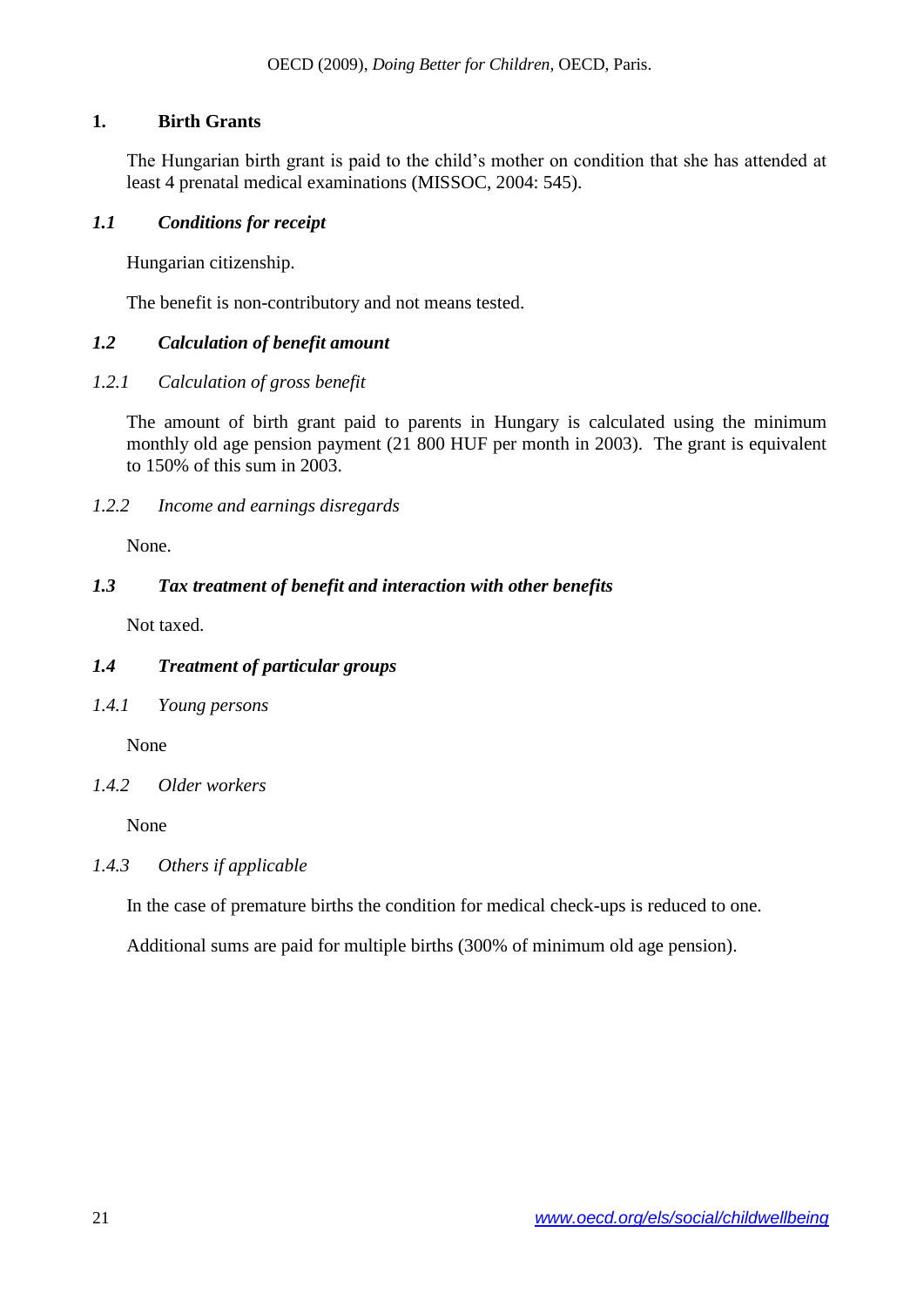### **2. Maternity benefits (income maintenance in the event of childbirth)**

Maternity payments in Hungary include both the Maternity allowance and the childcare fee.

Maternity Allowance payments in Hungary are available to both employed and self employed mothers with 180 days work in the last two years. Individuals receiving income subsidies or unemployment benefit can receive this payment. They are paid for 24 weeks, 4 before and 20 weeks after confinement. The prenatal weeks are not compulsory.

The child care fee payment has the same contributory requirements as maternity allowance, but fathers or mothers can take it. The benefit is paid until the child reaches age 2, and replaces income at 70% up to a maximum of 83 000 HUF (146% of minimum wage). The child must live with the parents, and one parent must stay at home to look after the child.

#### *2.1 Conditions for receipt*

Recipients must currently be insured, or expected date of birth is 6 weeks from when insurance finishes (or 28 if receiving sick pay). Having worked 180 days in the past two years.

For child care fee working conditions are the same as the maternity allowance and one parent must stay at home to look after the child.

Employees contribute 3% of gross earnings to the compulsory social insurance scheme (this increased to 4% in 2004).

#### *2.2 Calculation of benefit amount*

#### *2.2.1 Calculation of gross benefit*

Both benefits are paid at 70% of daily average gross earnings of the previous year. In the case of the childcare benefit a maximum threshold is set at 83000 HUF per month.

#### *2.2.2 Income and earnings disregards*

None.

### *2.3 Tax treatment of benefit and interaction with other benefits*

Benefits are subject to general taxation rules. Benefits are subject to pensions contributions.

Individuals receiving income subsidies or unemployment benefit can receive maternity allowance.

#### *2.4 Treatment of particular groups*

- *2.4.1 Young persons*
- *2.4.2 Older workers*
- *2.4.3 Others if applicable*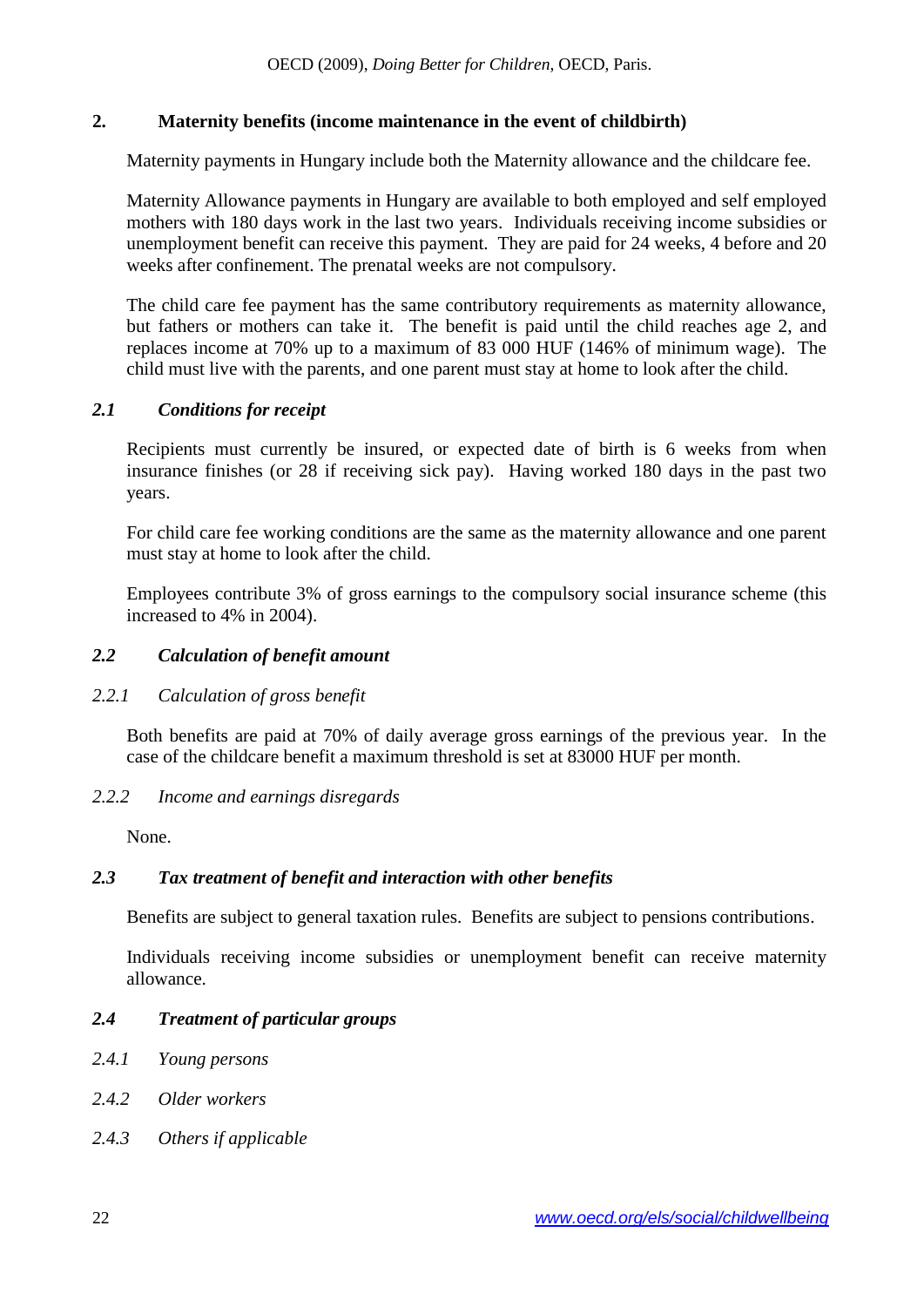### **3. Paternity Leave benefits**

None. Fathers can take leave as part of the childcare fee benefit and parental leave, but there was no paternity leave package in 2003.

In 2005/06 paternity leave is paid at 100% of gross earnings for 5 days.

### *3.1 Conditions for receipt*

### *3.2 Calculation of benefit amount*

- *3.2.1 Calculation of gross benefit*
- *3.2.2 Income and earnings disregards*

# *3.3 Tax treatment of benefit and interaction with other benefits*

### *3.4 Treatment of particular groups*

- *3.4.1 Young persons*
- *3.4.2 Older workers*
- *3.4.3 Others if applicable*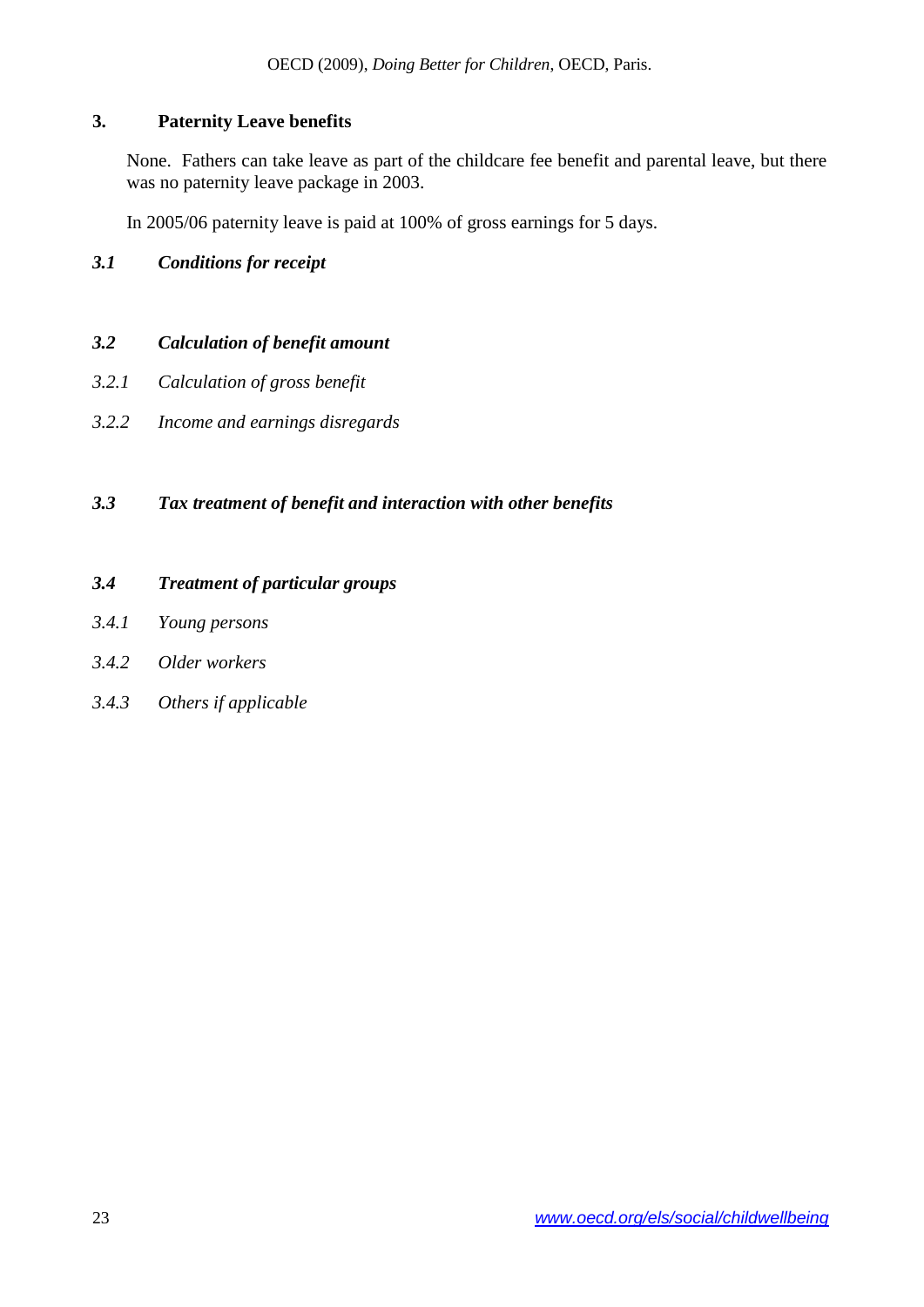### **4. Parental leave (child raising allowances) benefits**

The non-means tested parental leave is the universal Child Home Care Allowance (CHCA) payable to parents looking after children in the home until age 3 (or ten if the child is permanently ill or disabled). The payment may also be made to grandparents (based on parents' agreement, age of child (over 1) and eligibility test). When children reaches 18 months the parent may return to work for four hours a day maximum, caring grandparents may not work.

Child Raising Allowance (CRA): is paid to parents raising three or more children in the home and the youngest is between 3 and 8 years of age.

Both benefits are flat rate payments, and both have the same qualifying conditions.

# *4.1 Conditions for receipt*

Hungarian Citizenship

# *4.2 Calculation of benefit amount*

*4.2.1 Calculation of gross benefit*

CHCA: The child home care allowance is equal to the minimum monthly old age pension and paid until the child is aged three. This is equal to 21,800 HUF in 2003. In the case of twins, the amount is doubled.

CRA: The child raising allowance is equal to the minimum monthly old age pension, irrespective of numbers of children.

### *4.2.2 Income and earnings disregards*

None

### *4.3 Tax treatment of benefit and interaction with other benefits*

Models assume that the childcare fee and parental leave is not claimed at the same time.

### *4.4 Treatment of particular groups*

- *4.4.1 Young persons*
- *4.4.2 Older workers*
- *4.4.3 Others if applicable*

For CHCA the amount paid is double for twins irrespective of the number of twins in the family.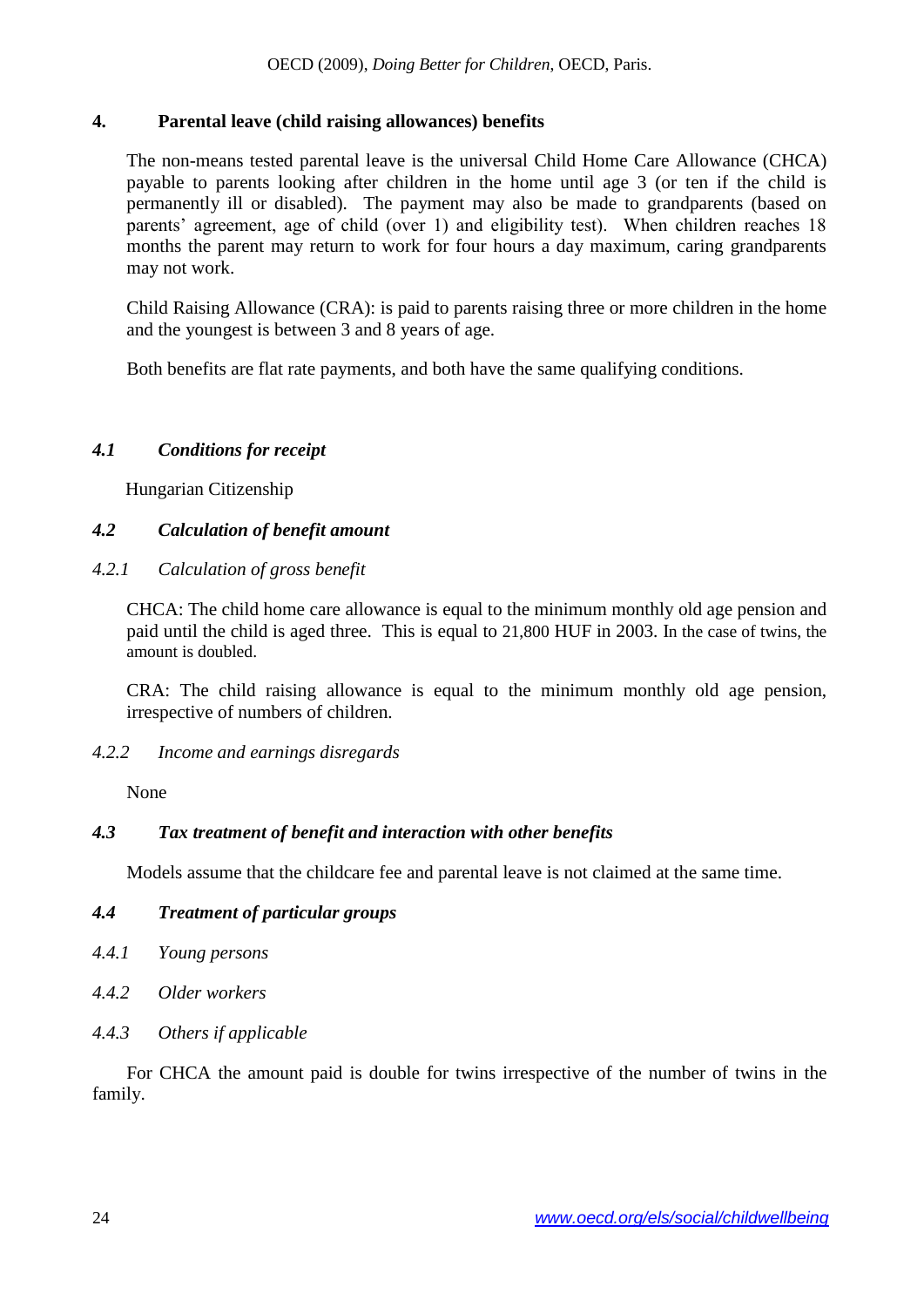#### <span id="page-24-0"></span>ITALY 2003

This section outlines the rules for birth grants, maternity benefits, paternity leave and parental leave in Italy in 2003. All other Italian family benefits included in the models are explained in the Italian *Benefits and Wages* country chapter for 2003 at [http://www.oecd.org/dataoecd/31/8/36215683.pdf.](http://www.oecd.org/dataoecd/31/8/36215683.pdf)

#### **1. Birth grants**

#### **2. Maternity benefits (income maintenance in the event of childbirth)**

#### **3. Paternity Leave**

#### **4. Parental leave (child raising allowances)**

**Other relevant benefits:** Italian Maternity Allowances are treated as birth grants. Mothers not receiving maternity benefits in 2003 are entitled to an allowance for five months if their income is below a certain level.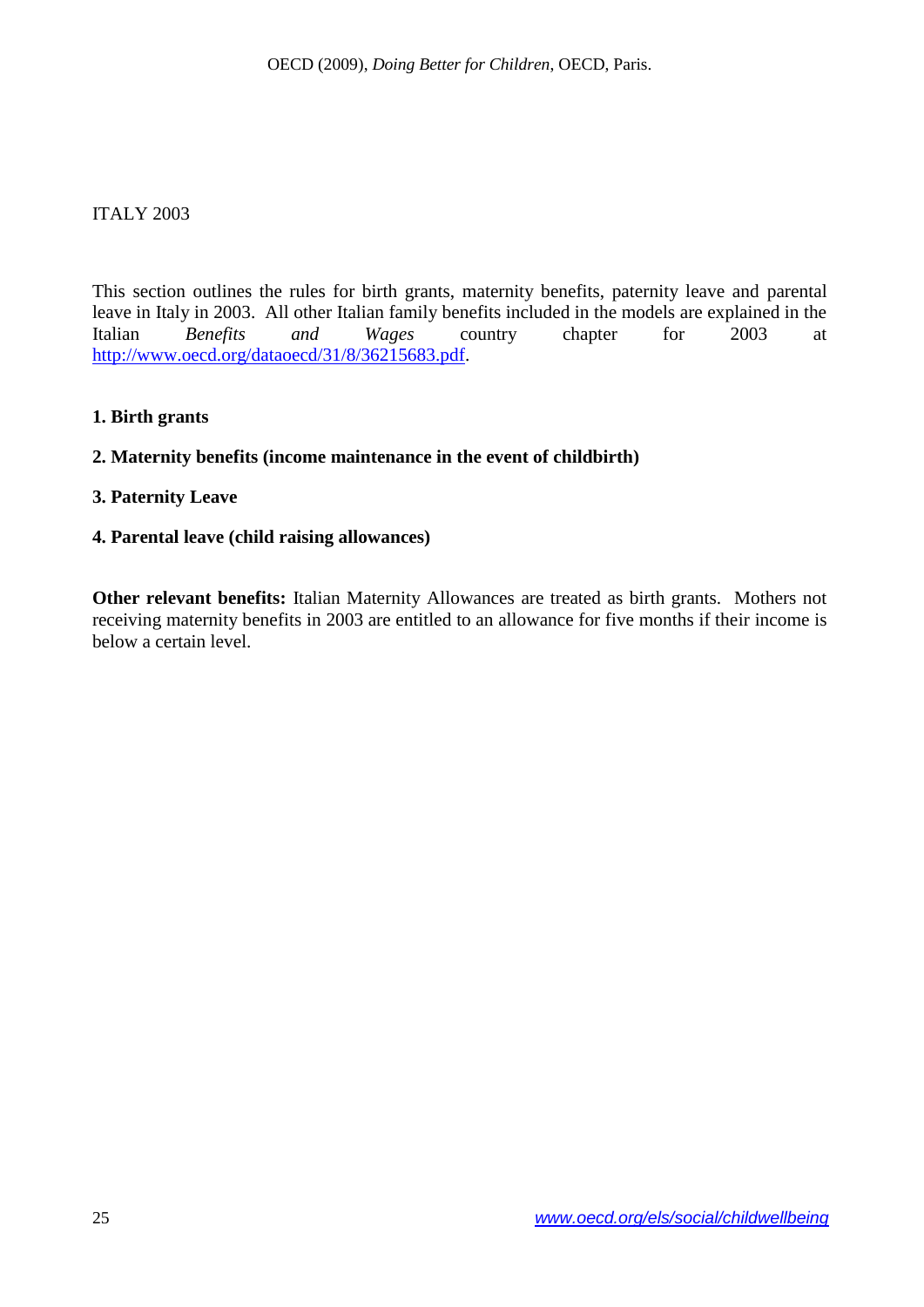### **1. Birth Grants**

Grants are paid at birth to low income mothers (primarily uninsured mothers); they are paid by the state through municipalities. Payments are made monthly for five months (maternity allowance for uninsured, or those insured with income below the threshold).<sup>2</sup>

Benefit eligibility is based on income subject to income tax.

# *1.1 Conditions for receipt*

Paid to low income families with newborns, mainly uninsured and with a total taxable family income (ISE) below a threshold.

# *1.2 Calculation of benefit amount*

# *1.2.1 Calculation of gross benefit*

Five monthly payments are made of 271.56 EUR to families whose taxable income (ISE, also used to calculate entitlement to Family benefits) is below a threshold to a total of 1 357.80 EUR per year. This threshold is fixed at 28 308.40 EUR for a three-member family. The threshold is equivalised using the parameters in the table below (Italian *Benefits and Wages* country note, 2003).

| Number of family members | Parameters | Thresholds |
|--------------------------|------------|------------|
|                          |            |            |
|                          | 1.57       | 21 786.37  |
| 3                        | 2.04       | 28 308.40  |
| 4                        | 2.46       | 34 135.39  |
| 5                        | $2.85*$    | 39 548.50  |
| h                        | 3.2        | 44 405.33  |

### **Equivalence scale to be applied to the Indicator of Economic Situation (ISE)**

\* For households with more than 5 members, the parameter is increased by 0.35 for each member above the fifth. Moreover, the parameters shown in Table 2 are increased by:

- 0.2 for lone parents with children.
- 0.5 for each disabled member of the household.
- 0.2 for couples with children, when both parents are working.

Source: Legislative Decree n. 109 of 18 June 1998.

For a four-member family the threshold is calculated by multiplying the three-member threshold 28 307.40 EUR by the four-member parameter 2.46 and dividing by the threemember parameter 2.04 (so 28307.40 \* 2.46/2.04 = 34 135.39 EUR).

l <sup>2</sup> MISSOC (2003) reports financial aid is granted for the birth of a third child – though no figures reported. This is not repeated in 2004. This additional payment is read as the family size supplement and not a birth grant where it has been reported.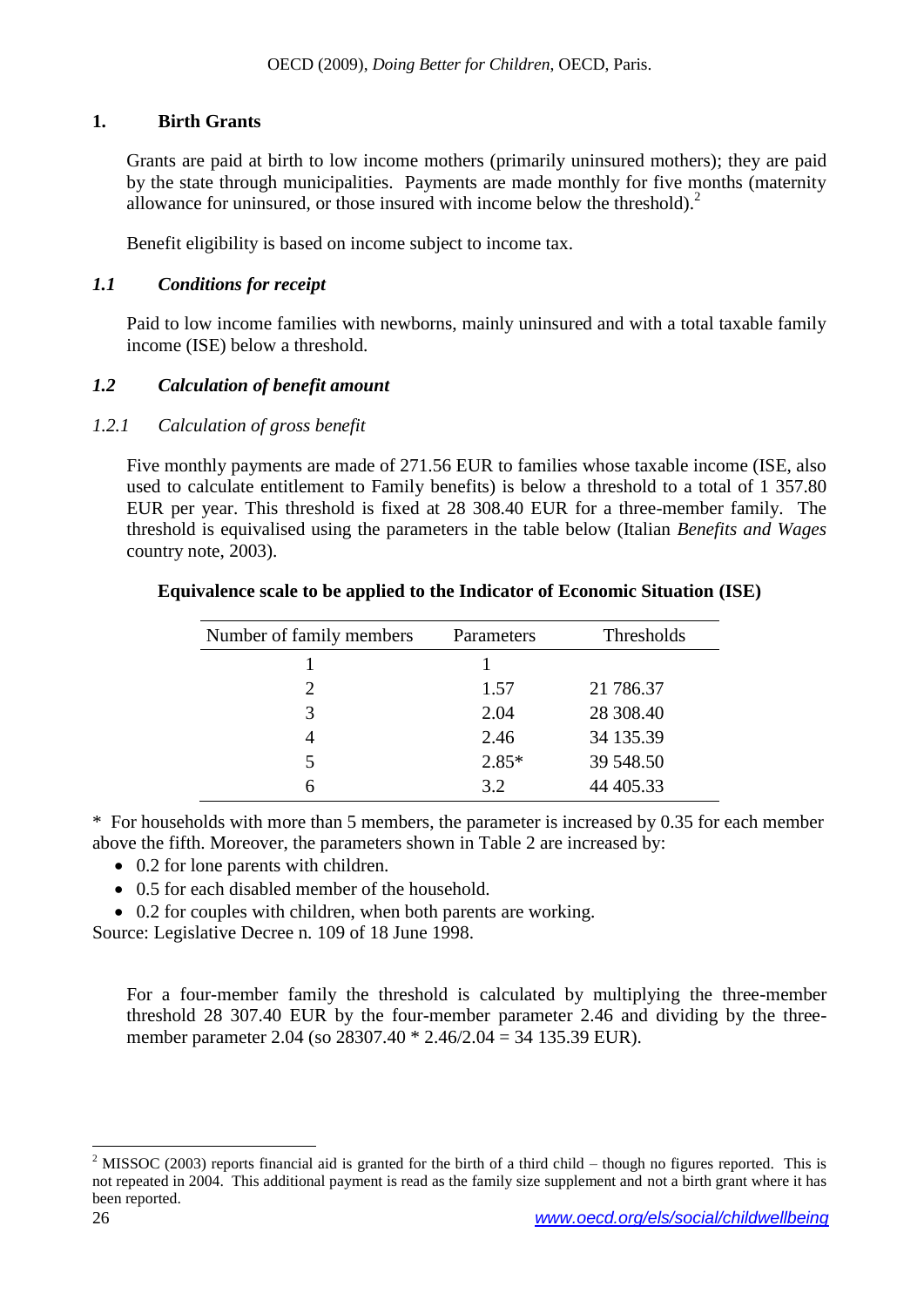Insured mothers receiving maternity benefits less than the Maternity Allowance amount are entitled to receive the difference.

### *1.2.2 Income and earnings disregards*

Total household taxable income is considered when assessing eligibility to benefits. At least 70% of this income should come from wages and former employees' pension for recipients to be eligible.

#### *1.3 Tax treatment of benefit and interaction with other benefits*

Birth grants are not treated as taxable income for receipt of unemployment insurance or family benefits.

### *1.4 Treatment of particular groups* None

- *1.4.1 Young persons*
- *1.4.2 Older workers*
- *1.4.3 Others if applicable*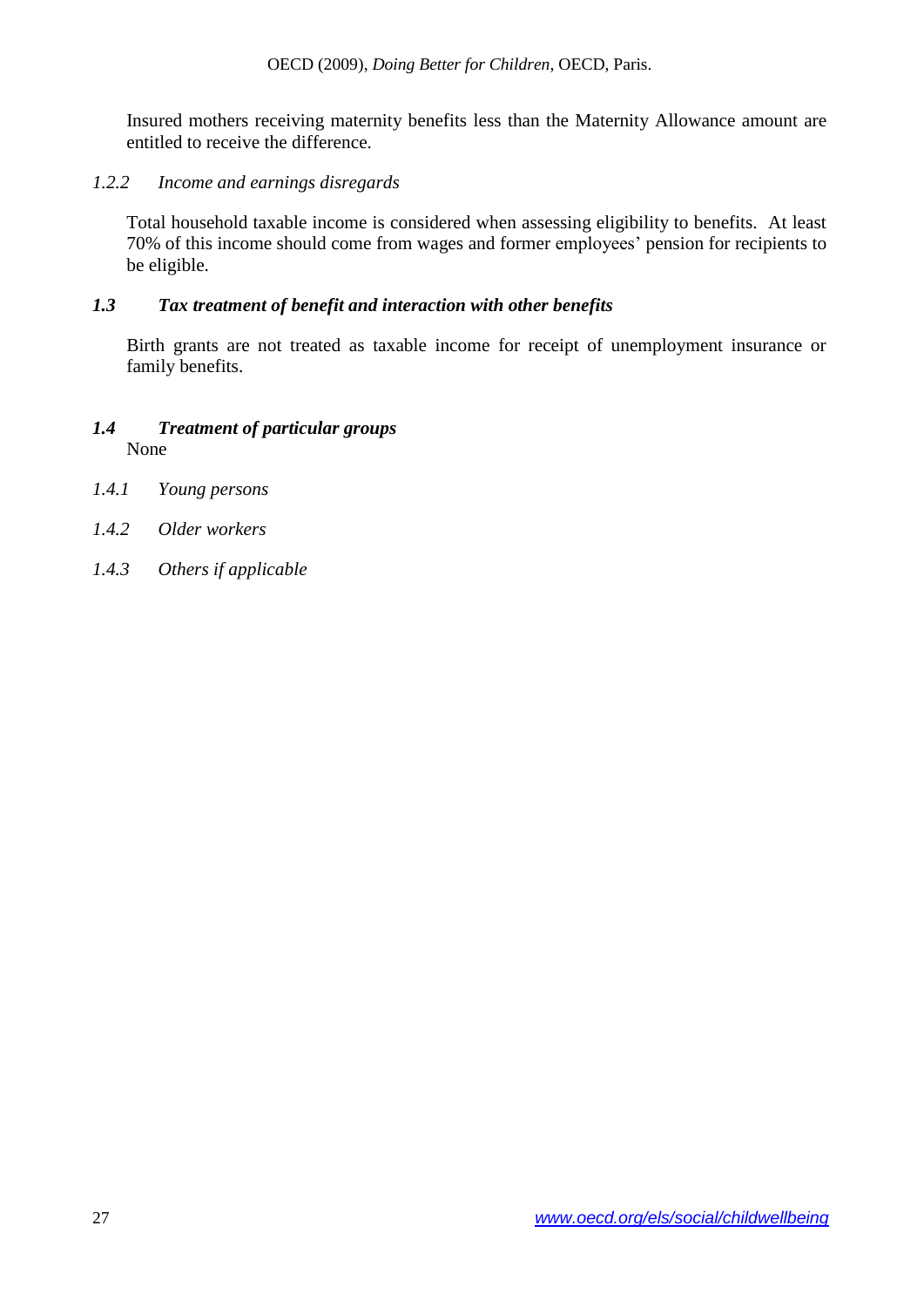### **2. Maternity benefits (income maintenance in the event of childbirth)**

In Italy maternity benefits are paid to insured persons on the compulsory social insurance scheme, and can include self-employed persons who have made contributions.

Payments are made to insured women, or alternatively to women with insured fathers.

Where payments are below 271.56 EUR per month mothers are entitled to a maternity allowance supplement (see section 1.2.1).

# *2.1 Conditions for receipt*

Recipients are insured persons and self-employed persons who have made contributions. Paid only if mothers wage is discontinued.

### *2.2 Calculation of benefit amount*

# *2.2.1 Calculation of gross benefit*

Paid for 2 months prior and 3 months post birth at 80% replacement of daily earnings (previous month's wages divided by 30).

One month can be postponed from prenatal to the postnatal leave period.

*2.2.2 Income and earnings disregards*

### *2.3 Tax treatment of benefit and interaction with other benefits*

Benefits are subject to taxation under the general taxation rules.

No social contributions are paid as part of the benefit.

### *2.4 Treatment of particular groups*

None

- *2.4.1 Young persons*
- *2.4.2 Older workers*
- *2.4.3 Others if applicable*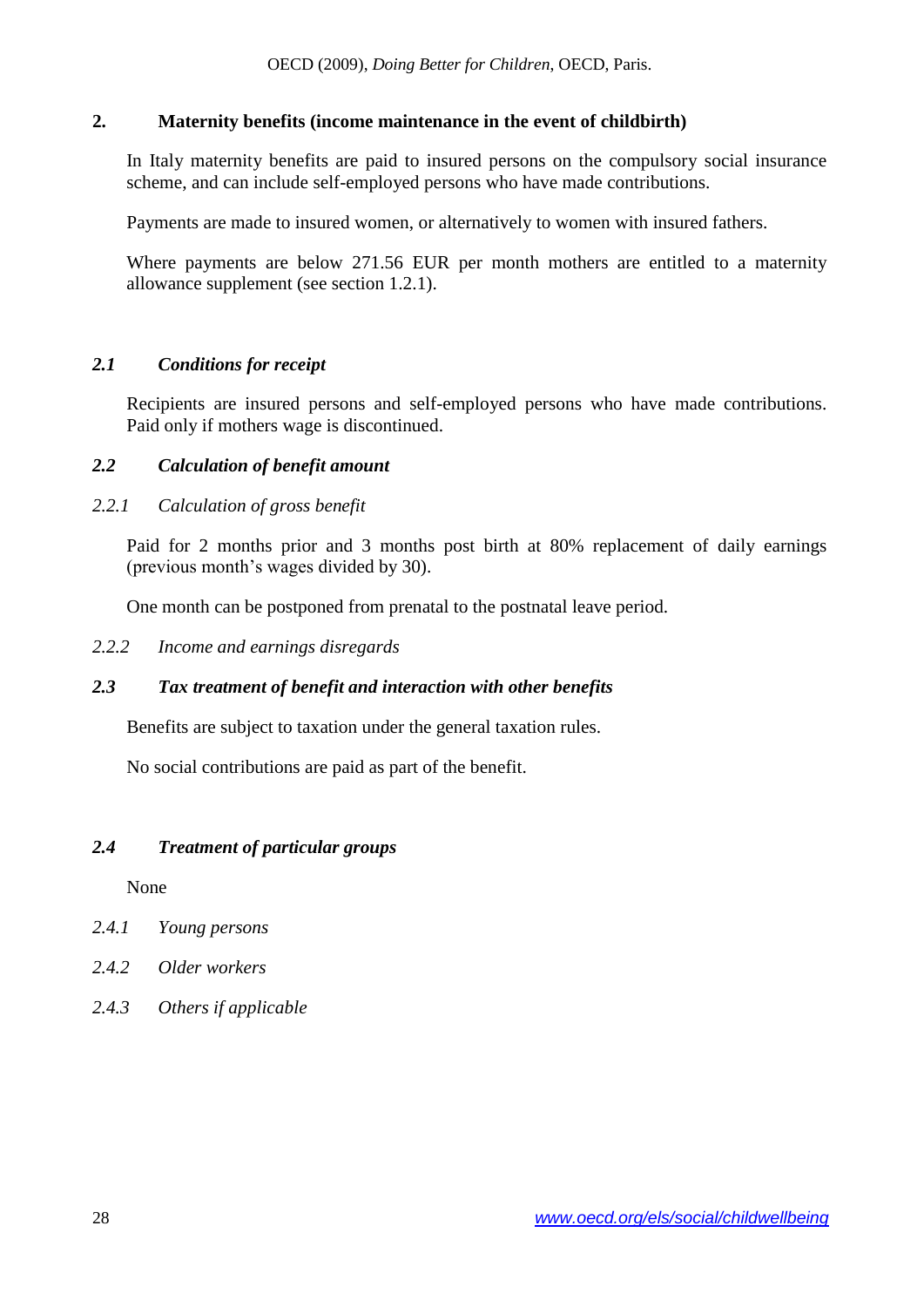# **3. Paternity Leave benefits**

There is no specific paternity leave in Italy, but fathers can take leave when the mother is ill or father is the sole guardian of the child. Replaced at 80% of wages and paid through health insurance. This paternal entitlement will not be modelled because ill or incapacitated mothers, or model gender specific lone parenthood, are not identifiable in the model.

### *3.1 Conditions for receipt*

*Not applicable* 

# *3.2 Calculation of benefit amount*

*3.2.1 Calculation of gross benefit*

*Not applicable* 

*3.2.2 Income and earnings disregards*

*Not applicable* 

### *3.3 Tax treatment of benefit and interaction with other benefits*

As maternity benefits.

#### *3.4 Treatment of particular groups*

- *3.4.1 Young persons*
- *3.4.2 Older workers*
- *3.4.3 Others if applicable*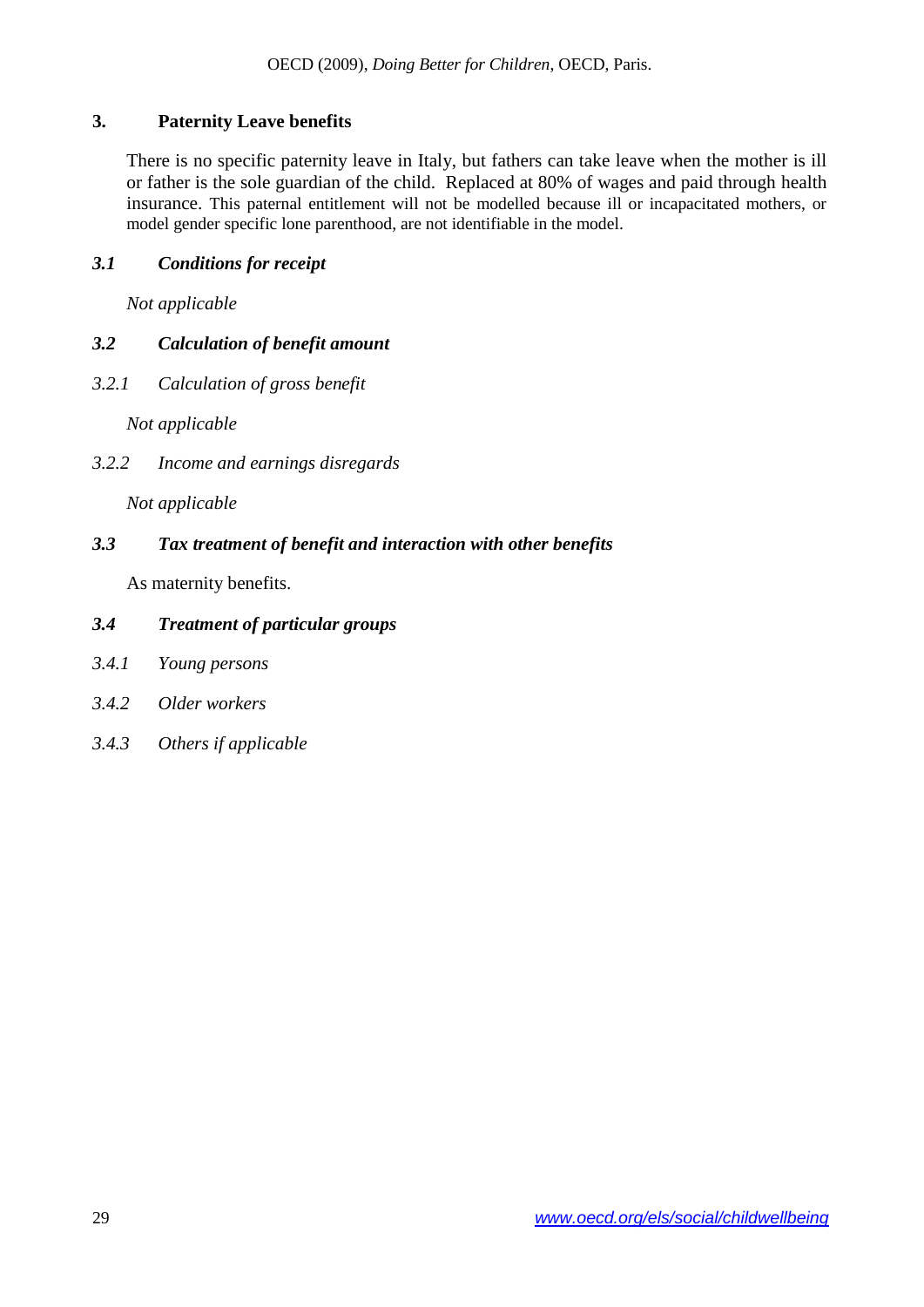### **4. Parental leave (child raising allowances) benefits**

In Italy parental leave is supplementary to maternity allowance and lasts for six months. Paternity leave may be requested by the father is the mother does not claim or the father is the sole carer.

### *4.1 Conditions for receipt*

Insured parents. As maternity benefits.

### *4.2 Calculation of benefit amount*

*4.2.1 Calculation of gross benefit*

30% of daily earnings (previous month's earnings divided by 30) for six months.

*4.2.2 Income and earnings disregards*

#### *4.3 Tax treatment of benefit and interaction with other benefits*

As maternity benefits.

#### *4.4 Treatment of particular groups*

- *4.4.1 Young persons*
- *4.4.2 Older workers*
- *4.4.3 Others if applicable*

Fathers can claim the benefit if mothers do not take it up or the father is the sole custodian of the child.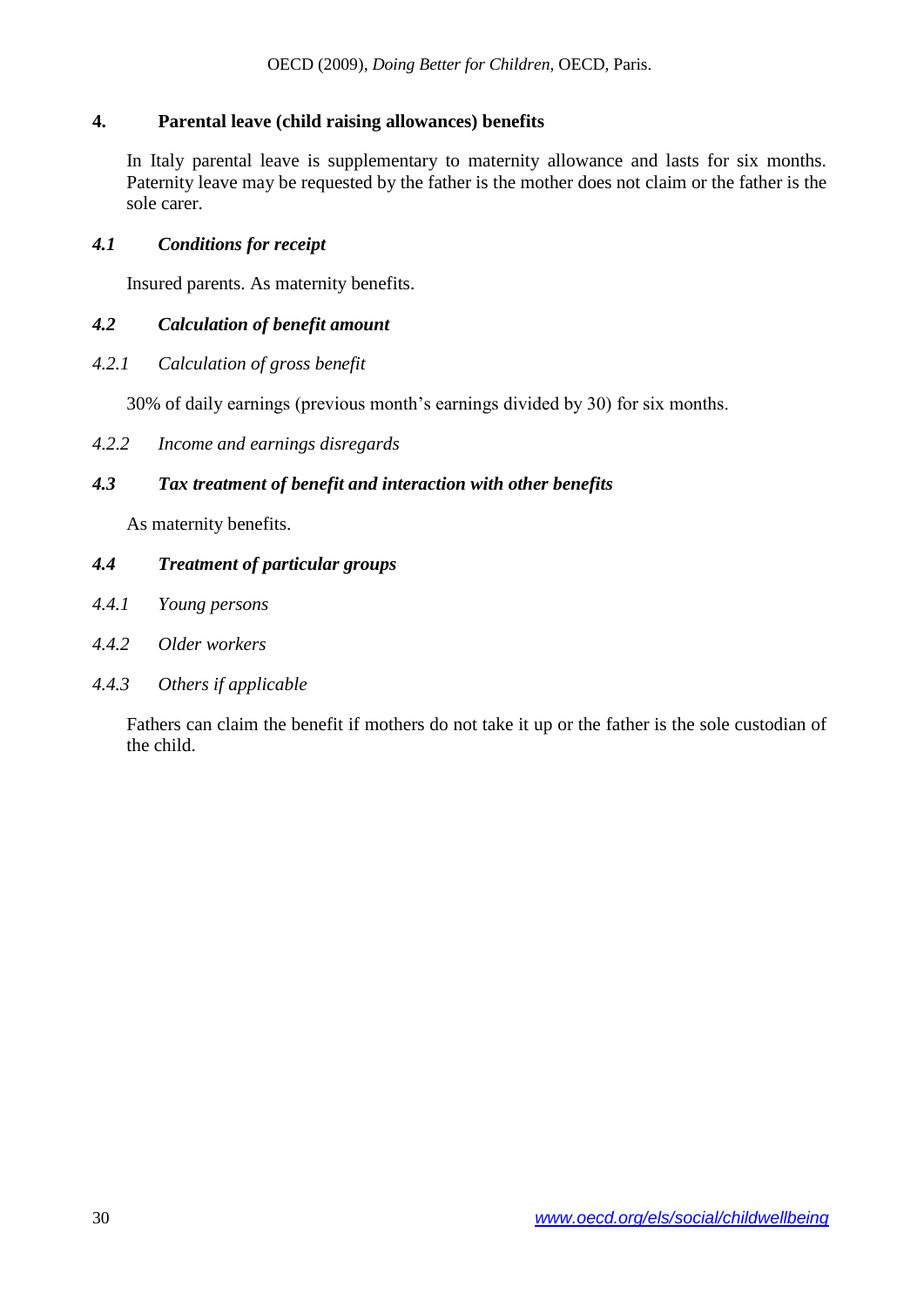#### <span id="page-30-0"></span>JAPAN 2003

This section outlines the rules for birth grants, maternity benefits, paternity leave and parental leave in Japan in 2003. All other Japanese family benefits included in the models are explained in the Japanese *Benefits and Wages* country chapter for 2003 at [http://www.oecd.org/dataoecd/31/8/36215683.pdf.](http://www.oecd.org/dataoecd/31/8/36215683.pdf)

#### **1. Birth grants**

### **2. Maternity benefits (income maintenance in the event of childbirth)**

#### **3. Paternity Leave**

#### **4. Parental leave (child raising allowances)**

**Other relevant benefits:** Benefits are available for families with dependent disabled children, as are specific payments to one-parent families.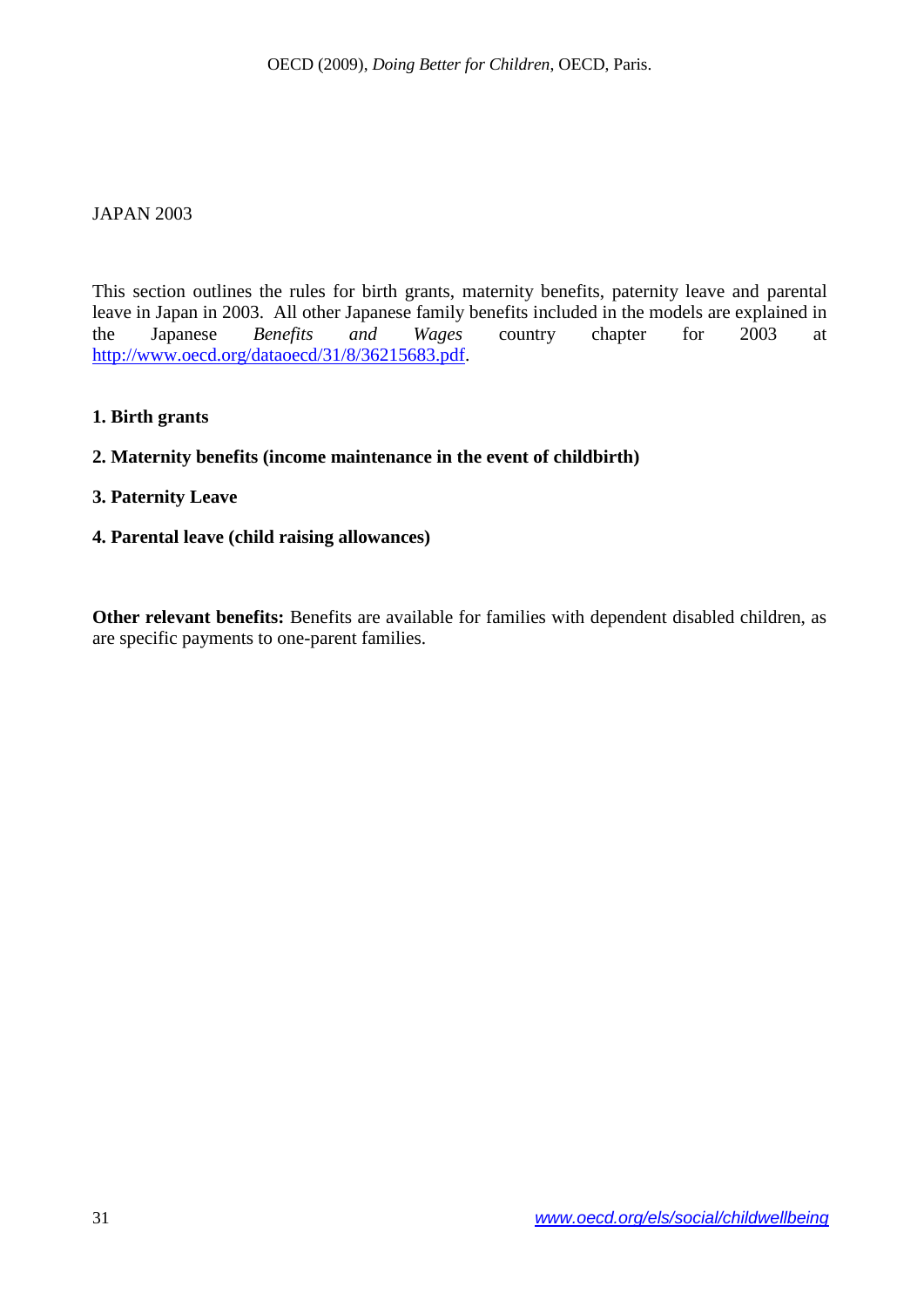#### **1. Birth Grants**

The Japanese national health system is dual, with employee's health insurance and national health insurance. The former is government managed and covers employees in all companies with over 5 staff, other employees can enter voluntarily. The latter is designed to capture all residents not covered by the former.

Birth grants in Japan are paid to employees through the Employees Health Insurance. National health insurance also carries birth grants for the remainder of employees<sup>3</sup>. This section describes the rules for the employees health insurance birth grant.

In 2003 a birth grant is paid in Japan to insured individuals in the form of a lump sum (300,000 YEN).

#### *1.1 Conditions for receipt*

Individuals need to be insured under the employee's health insurance scheme, contributions to government managed programs are 4.25% of the basic monthly wage in 2002. The insurance is also paid to the wife of an insured person whose pregnancy lasts at least four months.

To qualify for payments individuals need to be in covered employment at the time of application for benefit. If a person leaves covered employment but was in covered employment in the previous 12 months maternity and birth grants are still paid.

### *1.2 Calculation of benefit amount*

*1.2.1 Calculation of gross benefit*

One lump sum payment of 300,000 JPY

*1.2.2 Income and earnings disregards*

None.

### *1.3 Tax treatment of benefit and interaction with other benefits*

Not income tested and not taxable (Babies and Bosses vol.2, 2003: 224).

### *1.4 Treatment of particular groups*

None.

- *1.4.1 Young persons*
- *1.4.2 Older workers*
- *1.4.3 Others if applicable*

 $\overline{a}$ 

 $3$  National health insurance rates are fixed by individual insurers, by law it is not to exceed 530,000 Yen per household in 2002. Rates can be reduced by between 30 and 70% for lower income households in municipality run programs. Individuals insured under these circumstances will also receive a birth grant.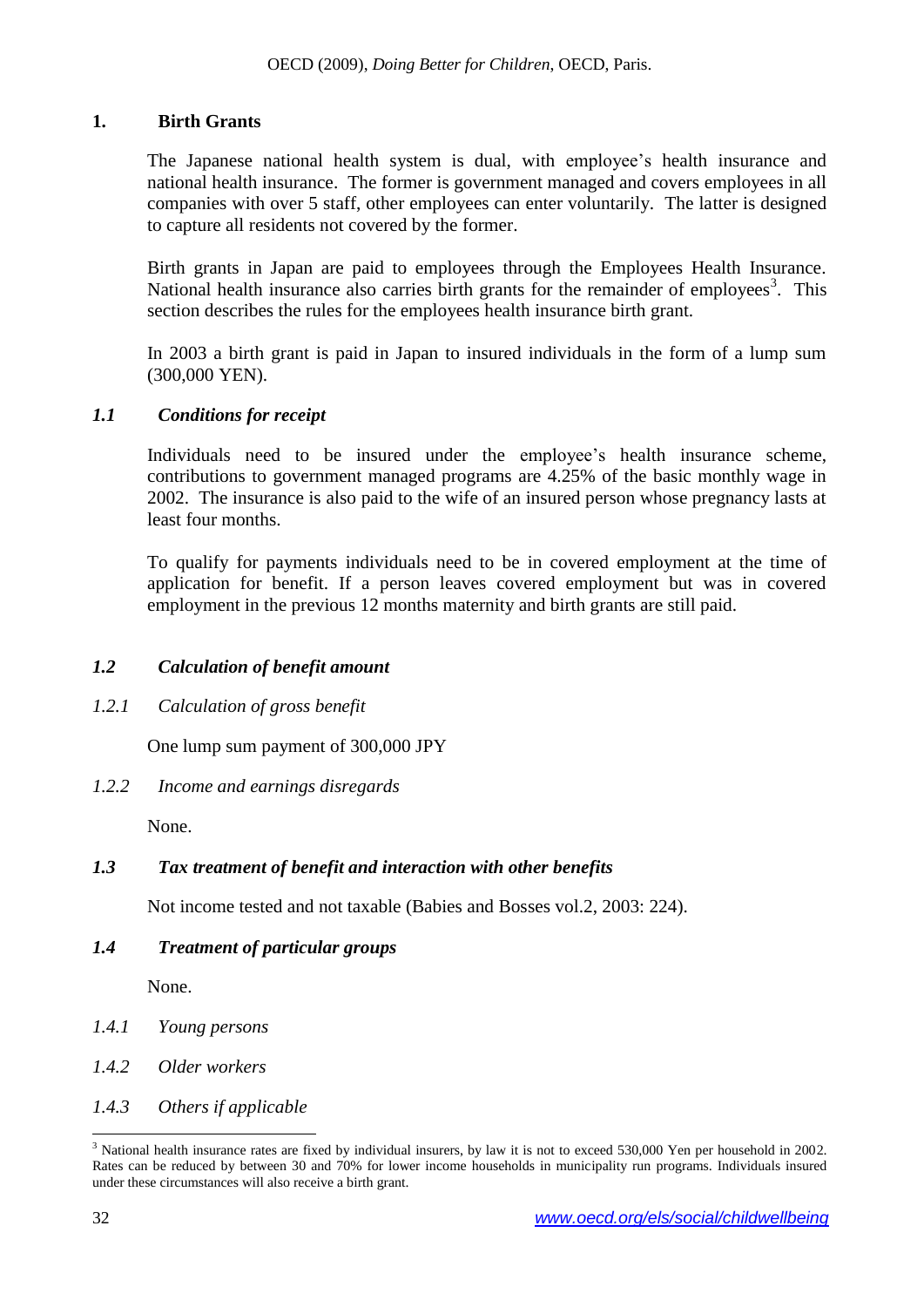### **2. Maternity benefits (income maintenance in the event of childbirth)**

Maternity benefits in Japan are paid through the Employee Health Insurance (EHI) scheme which also pays birth grants. The scheme is government managed in the majority, and funded in part by the insured who contribute 4.25 percent of basic wages each month.

Mothers in Japan can receive maternity benefits if they or their partner is insured on the EHI scheme for 14 weeks around the time of confinement. This leave can be taken 6 weeks before and 8 weeks after confinement.

#### *2.1 Conditions for receipt*

Individuals need to be insured under the employee's health insurance scheme, contributions to government managed programs are 4.25% of the basic monthly wage in 2002. The insurance is also paid to the wife of an insured person whose pregnancy lasts at least four months.

To qualify for payments individuals need to be in covered employment at the time of application for benefit. If a person leaves covered employment but was in covered employment in the previous 12 months maternity and birth grants are still paid.

### *2.2 Calculation of benefit amount*

#### *2.2.1 Calculation of gross benefit*

60% of the average daily basic wage paid for 6 weeks before and 8 weeks after confinement.

#### *2.2.2 Income and earnings disregards*

None.

### *2.3 Tax treatment of benefit and interaction with other benefits*

Social insurance contributions are maintained throughout maternity leave.

The maternity pay can be reduced or stopped if the mother receives a wage or a sickness benefit.

#### *2.4 Treatment of particular groups*

*2.4.1 Young persons*

None.

*2.4.2 Older workers*

None.

#### *2.4.3 Others if applicable*

For multiple births the prenatal leave and payment is extended to 98 days.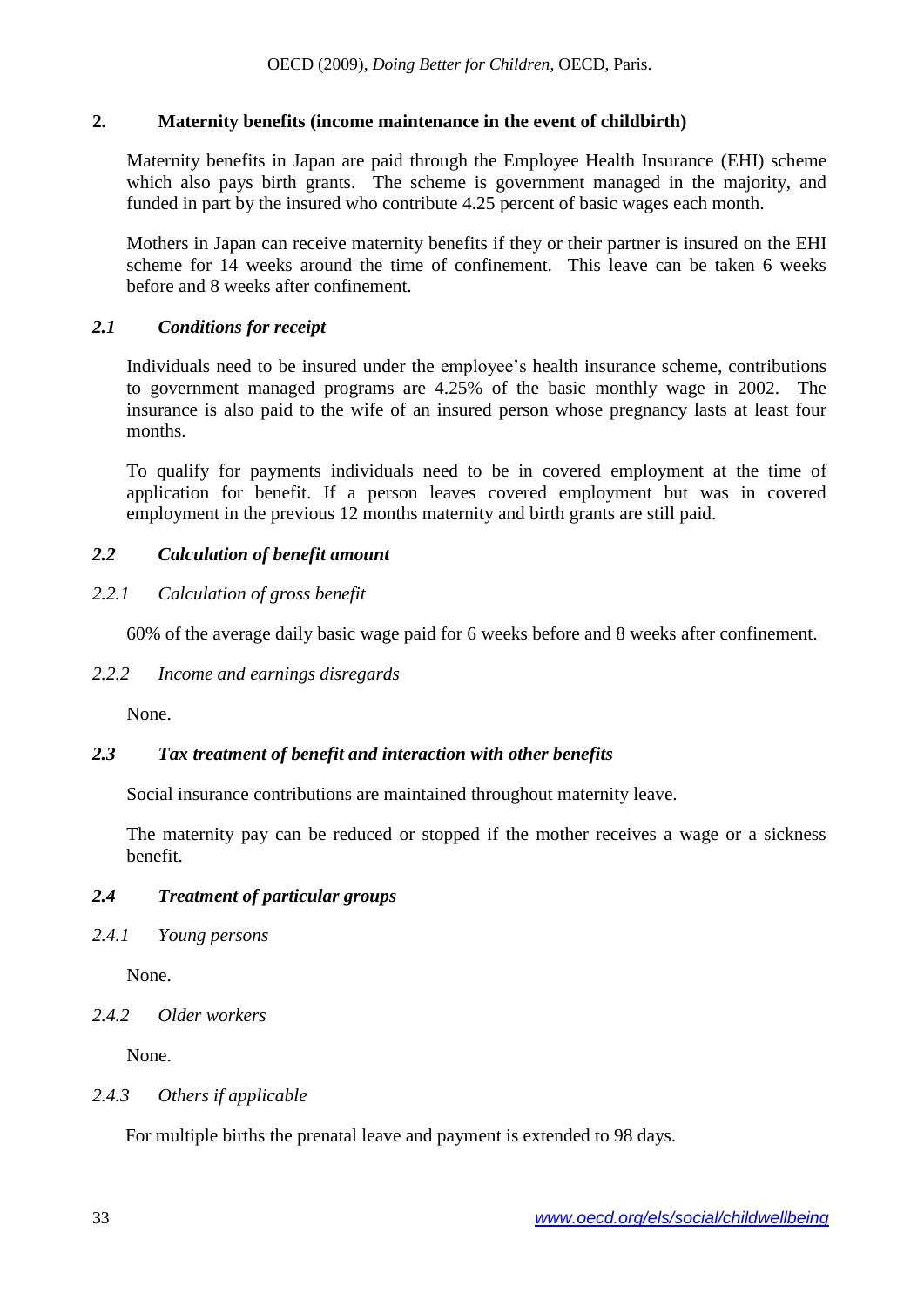# **3. Paternity Leave benefits**

No paternity leave in 2003.

- *3.1 Conditions for receipt*
- *3.2 Calculation of benefit amount*
- *3.2.1 Calculation of gross benefit*
- *3.2.2 Income and earnings disregards*
- *3.3 Tax treatment of benefit and interaction with other benefits*
- *3.4 Treatment of particular groups*
- *3.4.1 Young persons*
- *3.4.2 Older workers*
- *3.4.3 Others if applicable*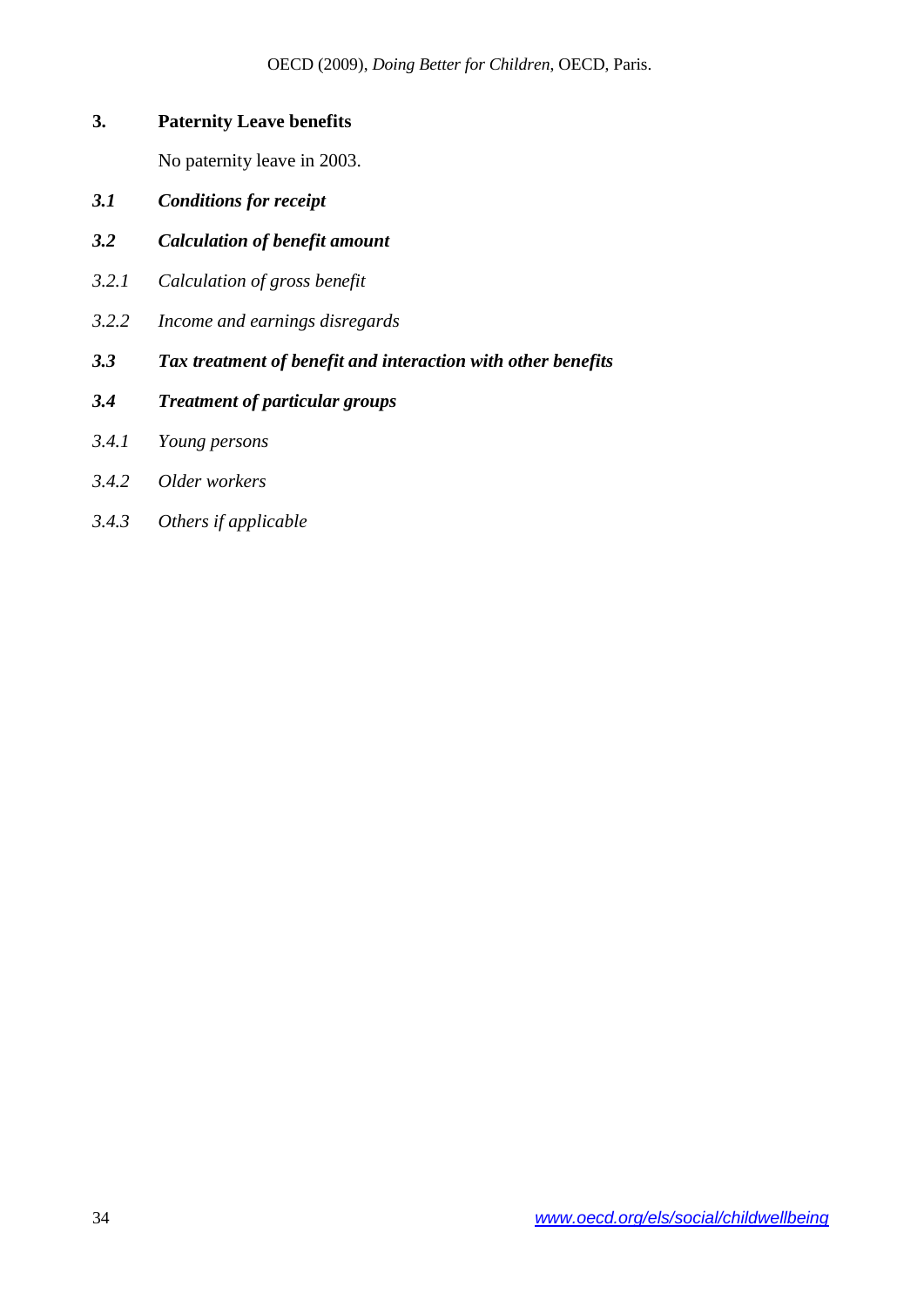### **4. Parental leave (child raising allowances) benefits**

Parental leave in Japan is financed for 10 months through the Employees Health Insurance for workers with children under the age of 1. During the ten months period parents can receive 30% of average basic wage. On returning to work a lump sum payment equal to 10% of average basic wages over the period of leave is provided (six months after returning to work). Effectively this raises the amount of parental leave payment to 40% of basic average wage.<sup>4</sup>

Only the mother or the father can take leave. It cannot be split between the two.

As part of the Childcare and Family Care Leave Act reduced hours can be taken until the child reaches the age of 3.

#### *4.1 Conditions for receipt*

Individuals need to be in employment at the time of application for benefit and enrolled in national employment insurance. They also need to have had one year's continual employment with the same employer.

Exclusions are made where a spouse can take care of the child.

### *4.2 Calculation of benefit amount*

#### *4.2.1 Calculation of gross benefit*

30% of average basic wage for ten months. On returning to work a lump sum payment equal to 10% of average basic wages over the period of leave is provided (six months after returning to work).

#### *4.2.2 Income and earnings disregards*

None

### *4.3 Tax treatment of benefit and interaction with other benefits*

#### *4.4 Treatment of particular groups*

- *4.4.1 Young persons*
- *4.4.2 Older workers*

l

*4.4.3 Others if applicable*

<sup>35</sup> *www.oecd.org/els/social/childwellbeing*  $4 \text{ A revision in } 2005$  (enactment as of April 1, 2005) extended the period of childcare leave from one year to one and a half years when parents and a child meet certain criteria such as no place in a childcare facilities.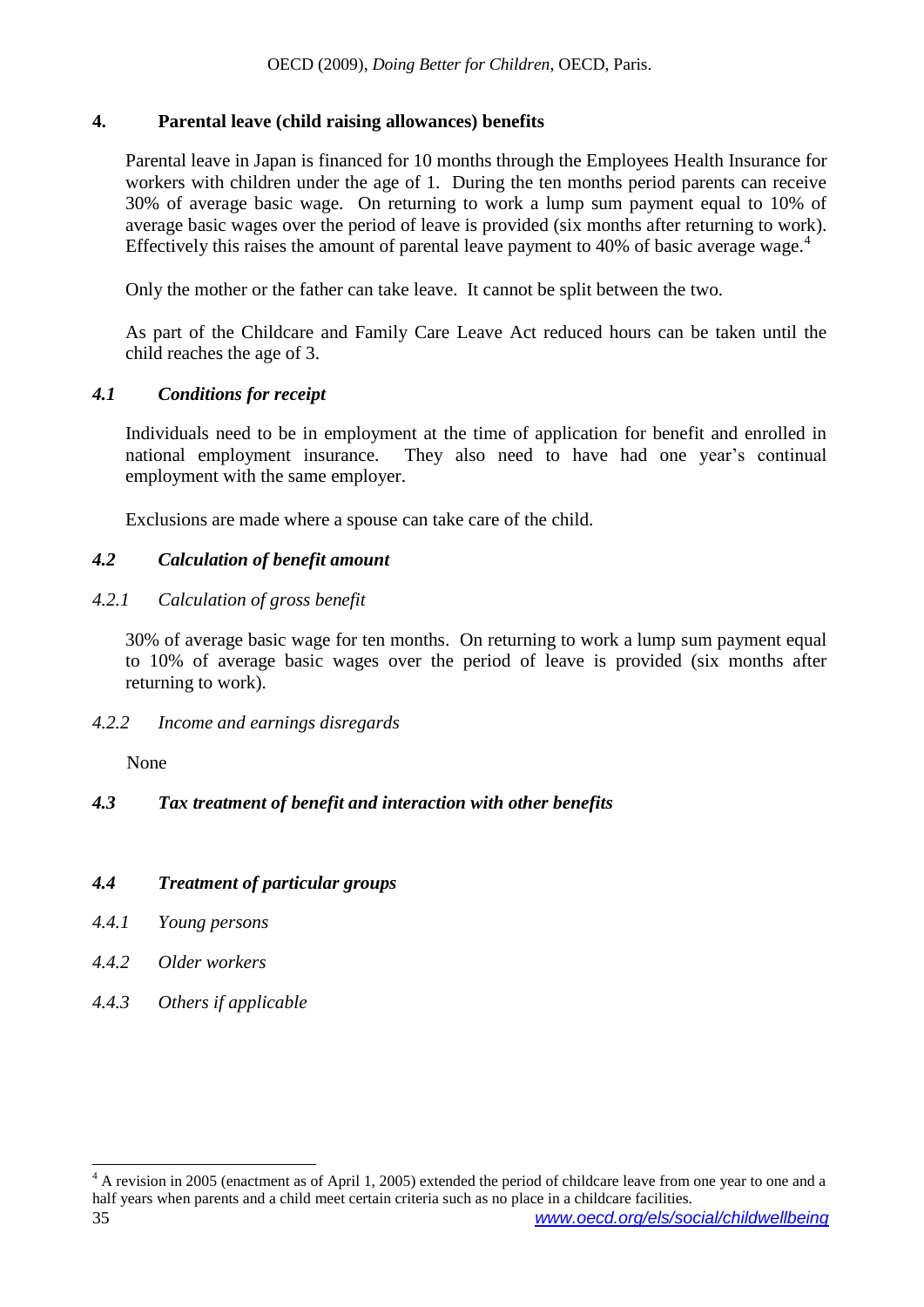#### <span id="page-35-0"></span>UNITED KINGDOM 2003

This section outlines the rules for birth grants, maternity benefits, paternity leave and parental leave in the United Kingdom in 2003. All other United Kingdom family benefits included in the models are explained in the United Kingdom *Benefits and Wages* country chapter for 2003 at [http://www.oecd.org/dataoecd/31/36/39667025.pdf.](http://www.oecd.org/dataoecd/31/36/39667025.pdf)

#### **1. Birth grants**

#### **2. Maternity benefits (income maintenance in the event of childbirth)**

#### **3. Paternity Leave**

#### **4. Parental leave (child raising allowances)**

**Other relevant benefits**: The United Kingdom advances child maintenance payments through the income support system. The United Kingdom also has unpaid parental leave for employees who have completed one year's employment with the same employer (18 weeks before the child's fifth birthday).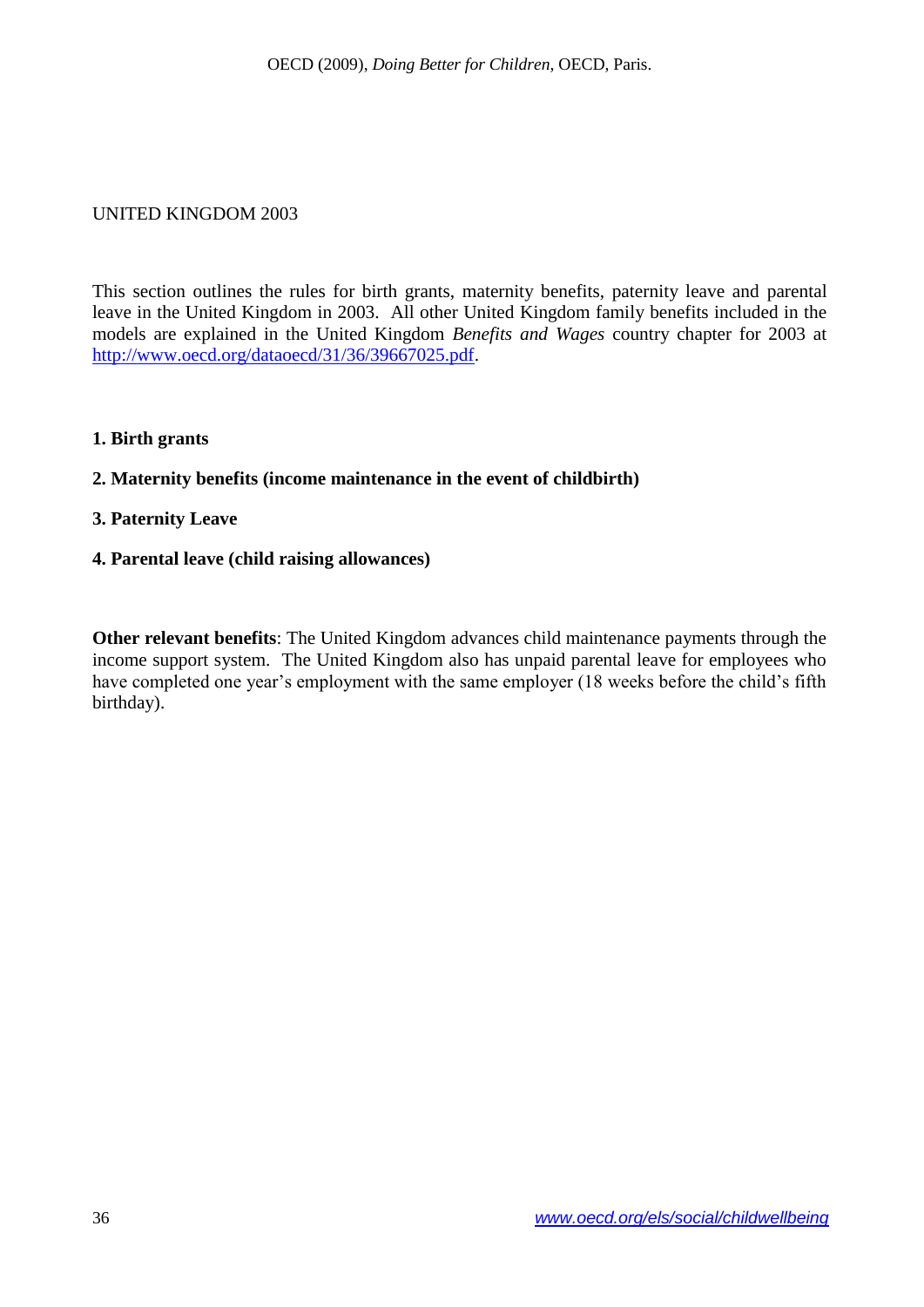### **1. Birth Grants**

Sure start maternity grant (replacing the maternity payment from the social fund) is paid at the rate of 500 GBP since 2002. Mothers are eligible for the grant comes if they or their partners are getting one of the following: Income Support, income-based Jobseekers Allowance, Working Tax Credit (with a disabled worker payment in the award), or Child Tax Credit (where more than the family element is paid). The grant can be claimed at any time between  $29<sup>th</sup>$  week of gestation to the 12 week of age. For adopted babies claims can be made before the child is aged 1 year. Payments are contingent on advice being received regarding the health and welfare needs of the baby by the mother, and the health needs of the mother if before birth.

### *1.1 Conditions for receipt*

If mothers or their partners are getting one of the following: Income Support, income-based Jobseekers Allowance, Working Tax Credit (with a disabled worker payment in the award), or Child Tax Credit (where more than the family element is paid).

Payee is required to submit a certificate signed by a health professional showing that advice has been received regarding the health and welfare needs of the baby.

# *1.2 Calculation of benefit amount*

*1.2.1 Calculation of gross benefit*

500 GBP one-off payment.

*1.2.2 Income and earnings disregards*

None.

# *1.3 Tax treatment of benefit and interaction with other benefits*

Not taxed.

See 1.1 for related benefits.

### *1.4 Treatment of particular groups* None

- *1.4.1 Young persons*
- *1.4.2 Older workers*
- *1.4.3 Others if applicable*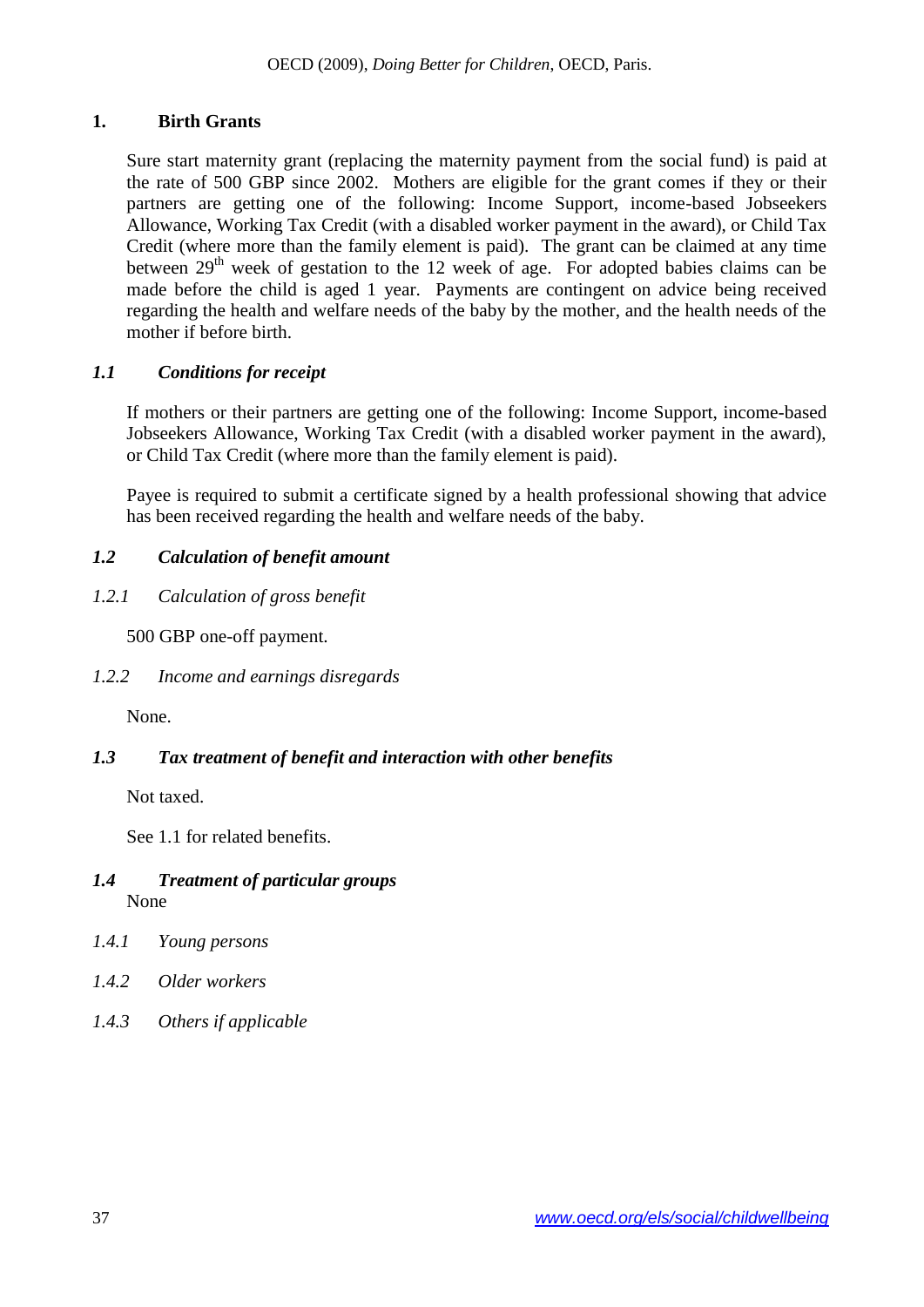# **2. Maternity benefits (income maintenance in the event of childbirth)**

In the UK both Maternity Allowance and Statutory Maternity Pay are paid.

Maternity allowance is paid to mothers not qualifying for Statutory Maternity Pay, generally to recently employed and self-employed mothers. This benefit is funded through a flat rate compulsory social insurance scheme (national insurance contributions). The government and the employer share the cost of the maternity pay with (in the case of most employers) 92% of costs being paid by government (only very small employers may have 100% paid) (SSPTW, 2002, 2004 and 2006). To receive this benefit the individual should have been employed or self employed for 26 weeks in the previous 66 weeks, earning on average 30 GBP per week, before confinement.

Statutory Maternity Pay (SMP) is payable to employees who have been continuously employed with the same employer for 26 weeks or more before earliest entitlement (15 weeks before confinement), with earnings of at least 77 GBP per week on average.

In 2003 the same period of leave and benefit entitlement is paid with the both benefits (26 weeks – as of 6th April 2003) which can start 15 weeks before confinement. For SMP replacement of wages is for the first 6 weeks at 90%, the remaining period was paid at a maximum of 100 GBP per week or 90% of wages if below that amount. For Maternity Allowance the standard rate for the entire period (26 weeks, 15 before – as with SMP) is 100 GBP per week with 90% of wages being paid if earnings were below 100 GBP per week.

In April 2007 SMP was extended to 39 weeks.

### *2.1 Conditions for receipt*

SMP – 26 weeks continuous contribution up to 15 weeks before confinement.

MA – 26 weeks contribution in the last 66 weeks, with earnings of at least GBP 30 on average per week.

### *2.2 Calculation of benefit amount*

### *2.2.1 Calculation of gross benefit*

SMP - For 6 weeks 90% of earnings, for the remaining 20 weeks 100 GBP per week of 90% of earnings if earnings are less than 100 GBP per week.

MA – 100 GBP per week for 26 weeks, or 90% of average earnings if earnings are less than 100 GBP per week.

### *2.2.2 Income and earnings disregards*

### *2.3 Tax treatment of benefit and interaction with other benefits*

SMP is subject to tax and national insurance contributions (estimated 15% in 2003 in the Social Expenditure Database).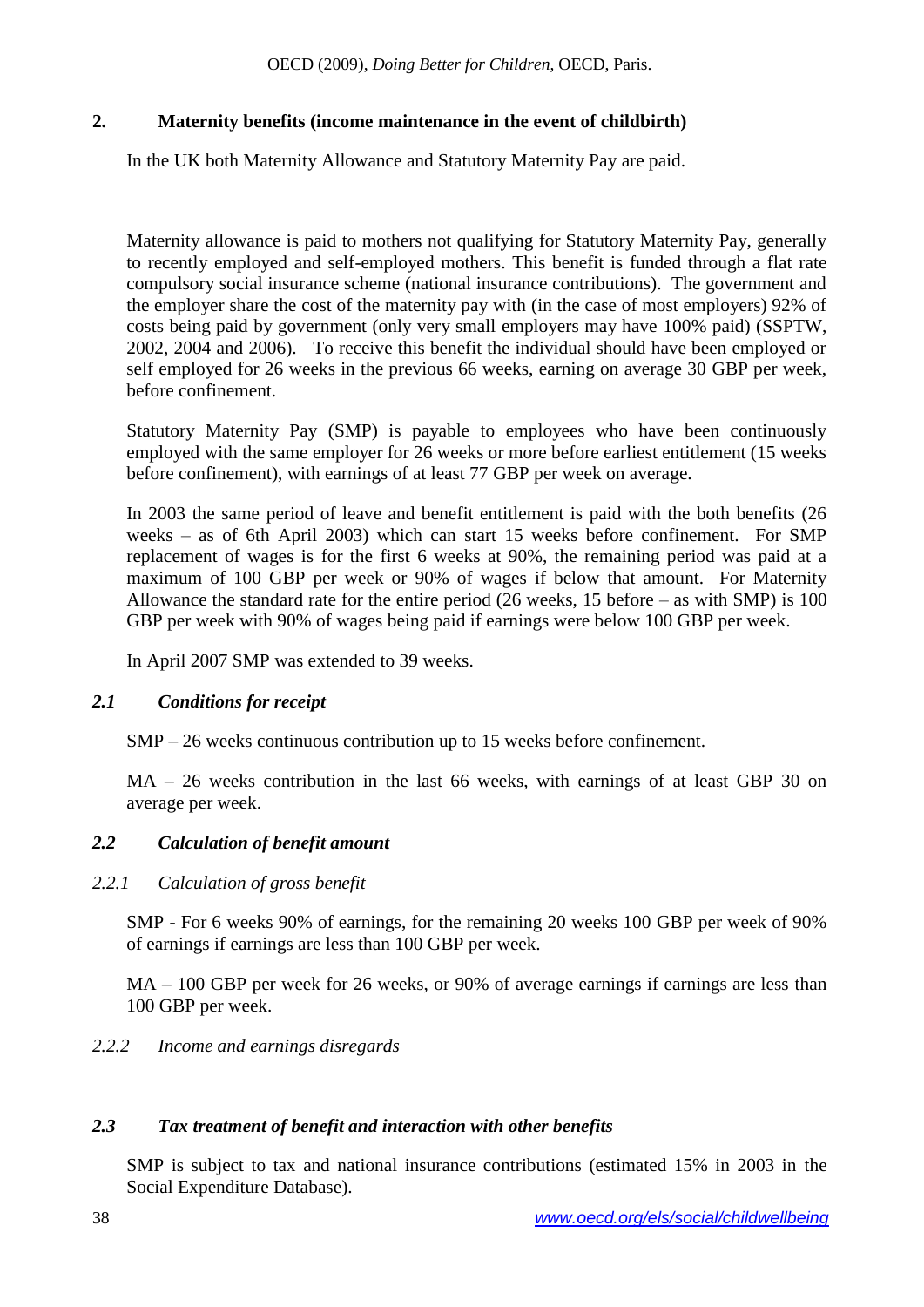Maternity Allowance is not taxed.

# *2.4 Treatment of particular groups*

None

- *2.4.1 Young persons*
- *2.4.2 Older workers*
- *2.4.3 Others if applicable*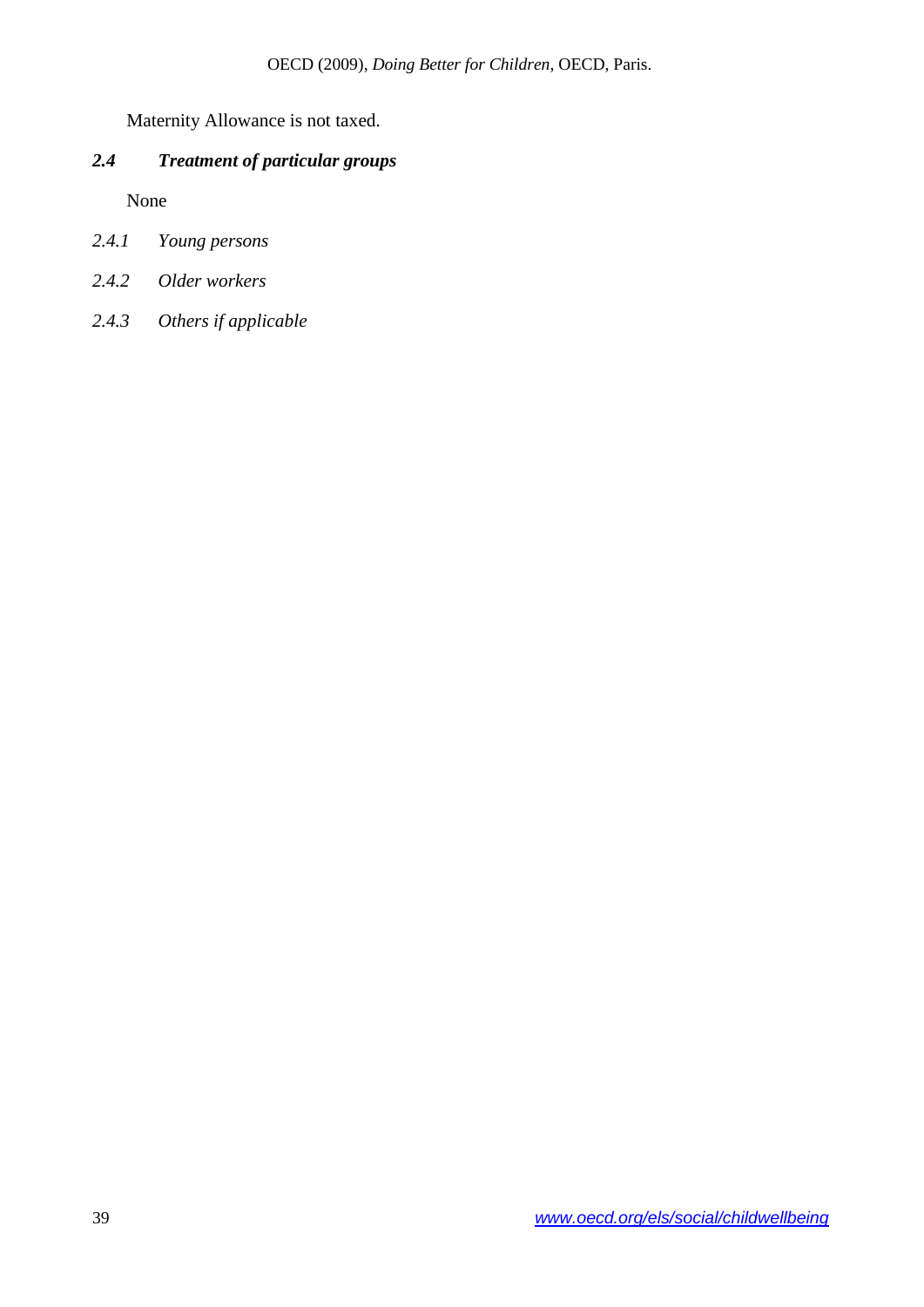### **3. Paternity Leave benefits**

Statutory Paternity Pay (SPP) came into effect in April 2003 and is payable for a maximum of two weeks. Payment is dependent on the same eligibility criteria for Statutory Maternity Pay.

Fathers need to give employers 15 weeks' notice before confinement of the mother.

Leave can be taken from any day following the birth of a child but must be taken within 8 weeks following the birth.

If the father is not eligible for SPP, paternity leave can be taken though no payments are made.

### *3.1 Conditions for receipt*

*As Statutory Maternity Pay* 

# *3.2 Calculation of benefit amount*

*3.2.1 Calculation of gross benefit*

*As Statutory Maternity Pay* 

*3.2.2 Income and earnings disregards*

# *3.3 Tax treatment of benefit and interaction with other benefits*

Tax and national insurance contributions are deducted from Statutory Paternity Pay.

### *3.4 Treatment of particular groups*

None

# *3.4.1 Young persons*

None

# *3.4.2 Older workers*

None

# *3.4.3 Others if applicable*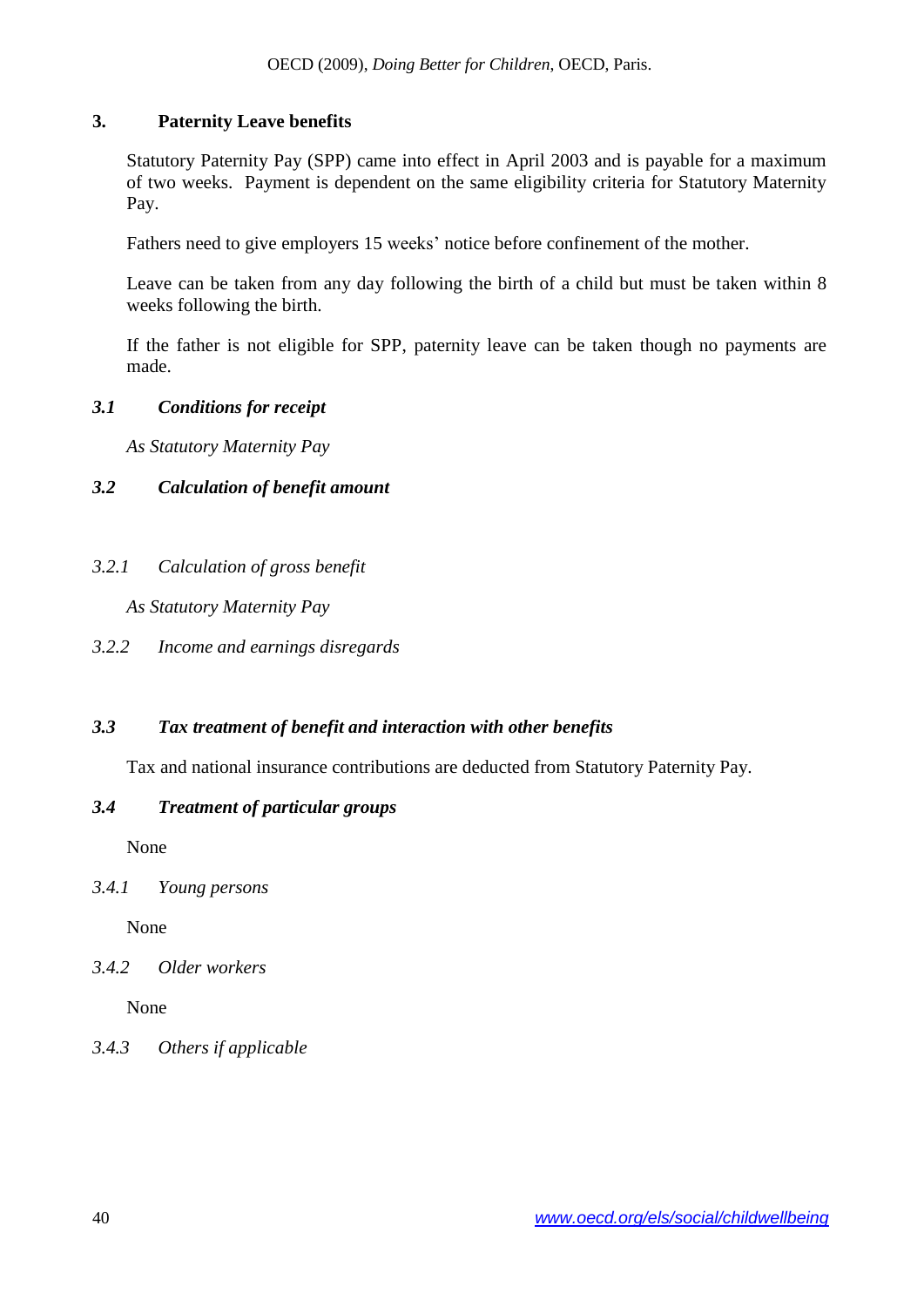### **4. Parental leave (child raising allowances) benefits**

In 2003 parental leave in the UK was unpaid. Workers who have been with the same employer for one year were entitled to take 18 weeks following maternity leave until the child's fifth birthday.

### *4.1 Conditions for receipt*

One year's continual employment with same employer.

### *4.2 Calculation of benefit amount*

- *4.2.1 Calculation of gross benefit*
- *4.2.2 Income and earnings disregards*

# *4.3 Tax treatment of benefit and interaction with other benefits*

### *4.4 Treatment of particular groups*

- *4.4.1 Young persons*
- *4.4.2 Older workers*
- *4.4.3 Others if applicable*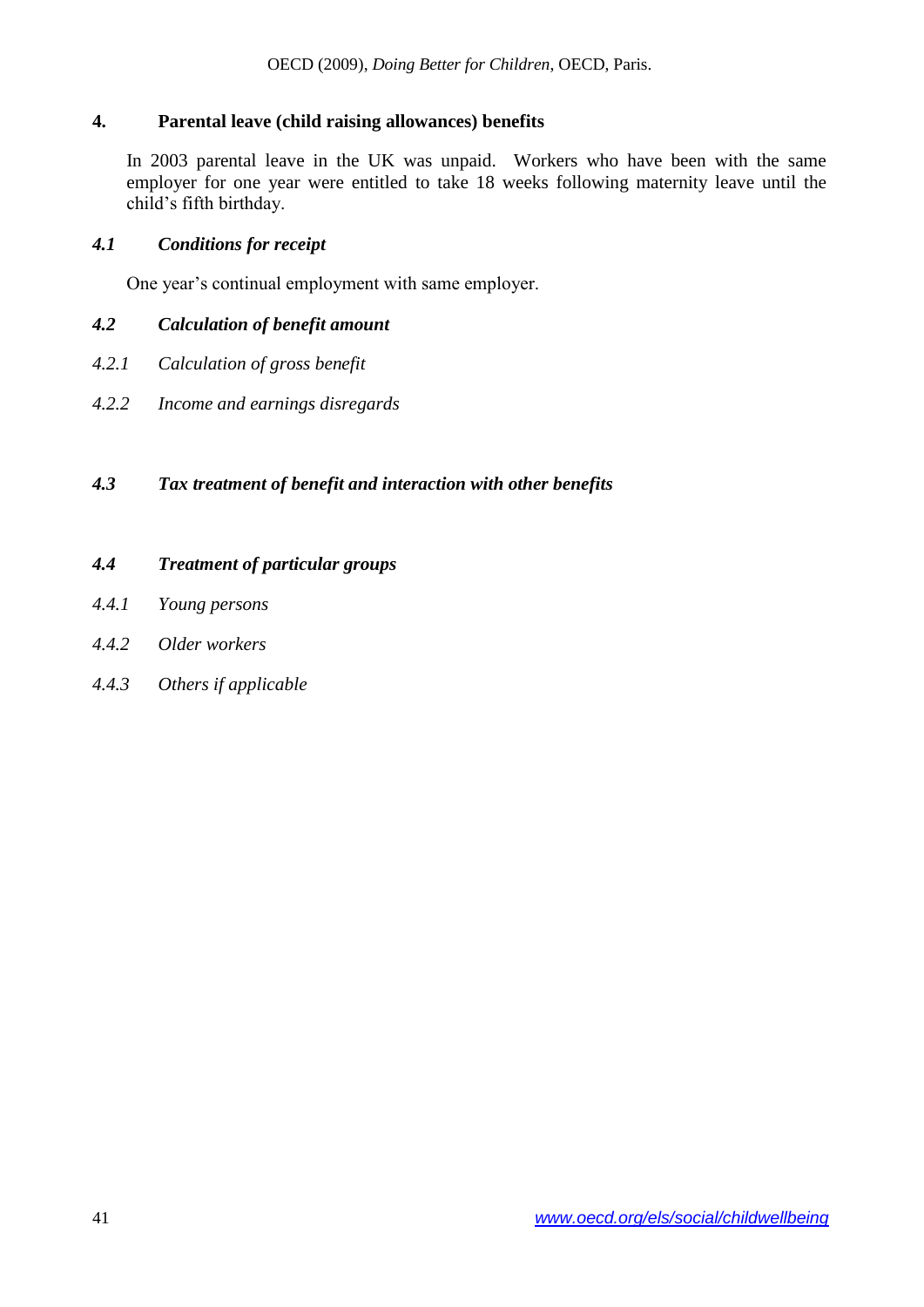#### <span id="page-41-0"></span>UNITED STATES 2003

This section outlines the rules for birth grants, maternity benefits, paternity leave and parental leave in the United States in 2003. All other United States family benefits included in the models are explained in the United States *Benefits and Wages* country chapter for 2003 at [http://www.oecd.org/dataoecd/31/37/39667007.pdf.](http://www.oecd.org/dataoecd/31/37/39667007.pdf)

**1. Birth grants**

#### **2. Maternity benefits (income maintenance in the event of childbirth)**

- **3. Paternity Leave**
- **4. Parental leave (child raising allowances)**

**Other relevant benefits**: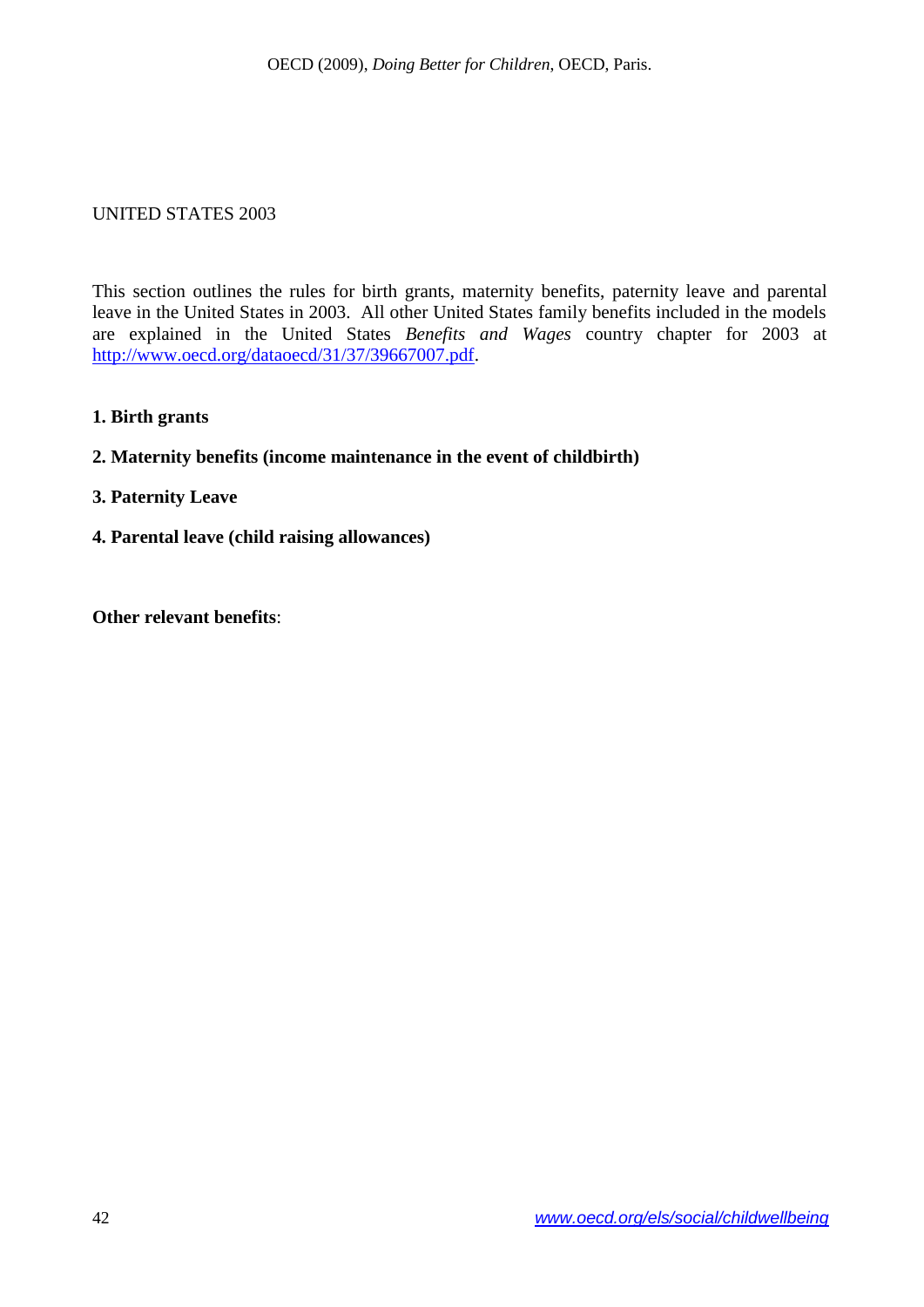### **1. Birth Grants**

None.

- *1.1 Conditions for receipt*
- *1.2 Calculation of benefit amount*
- *1.2.1 Calculation of gross benefit*
- *1.2.2 Income and earnings disregards*
- *1.3 Tax treatment of benefit and interaction with other benefits*
- *1.4 Treatment of particular groups*
- *1.4.1 Young persons*
- *1.4.2 Older workers*
- *1.4.3 Others if applicable*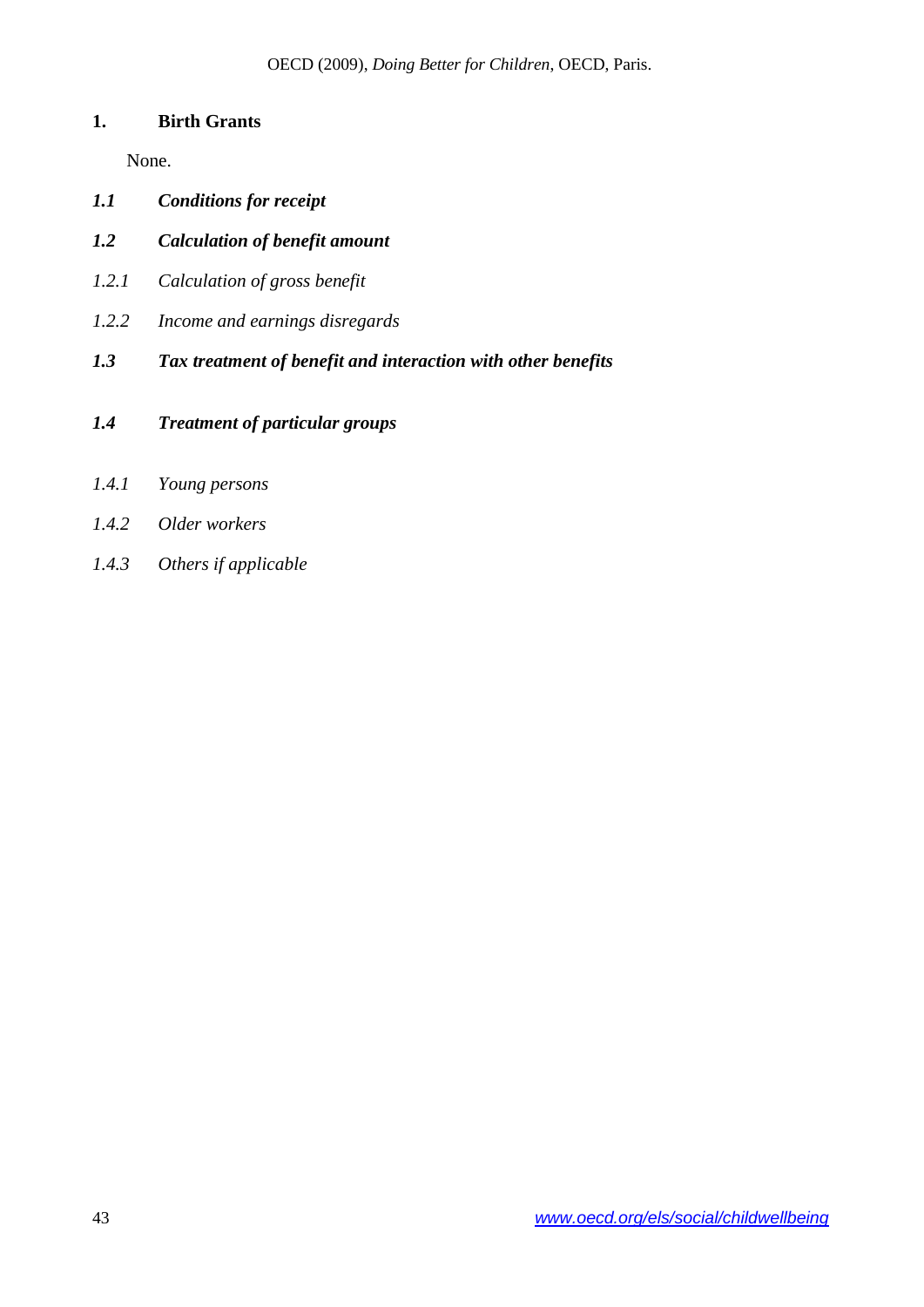### **2. Maternity benefits (income maintenance in the event of childbirth)**

In the US in 2003 payment of maternity benefits was covered by 5 states (New York, New Jersey, California, Rhode Island and Hawaii) and Puerto Rico under Temporary Disability Programs. Rules vary by state.

The case for New Jersey is described here. This benefit is not modelled in the US figures because it does not refer to the state (Michigan) modelled elsewhere.

### *2.1 Conditions for receipt*

12 months employment or 1000 hours work for a covered employer (contributions paid – minimum insured wages vary in the US from between 300 USD to 6900 USD).

#### *2.2 Calculation of benefit amount*

#### *2.2.1 Calculation of gross benefit*

In New Jersey 53% of earnings are replaced for 4 weeks before birth and 6 weeks after.

This can run concurrently with Family Leave and Medical Act leave (FMLA [see section 4]), meaning entitlement to unpaid leave following paid leave can be reduced by the number of paid weeks taken.

*2.2.2 Income and earnings disregards*

#### *2.3 Tax treatment of benefit and interaction with other benefits*

Not taxable.

Social contributions are maintained by employer throughout maternity leave.

#### *2.4 Treatment of particular groups*

None

- *2.4.1 Young persons*
- *2.4.2 Older workers*
- *2.4.3 Others if applicable*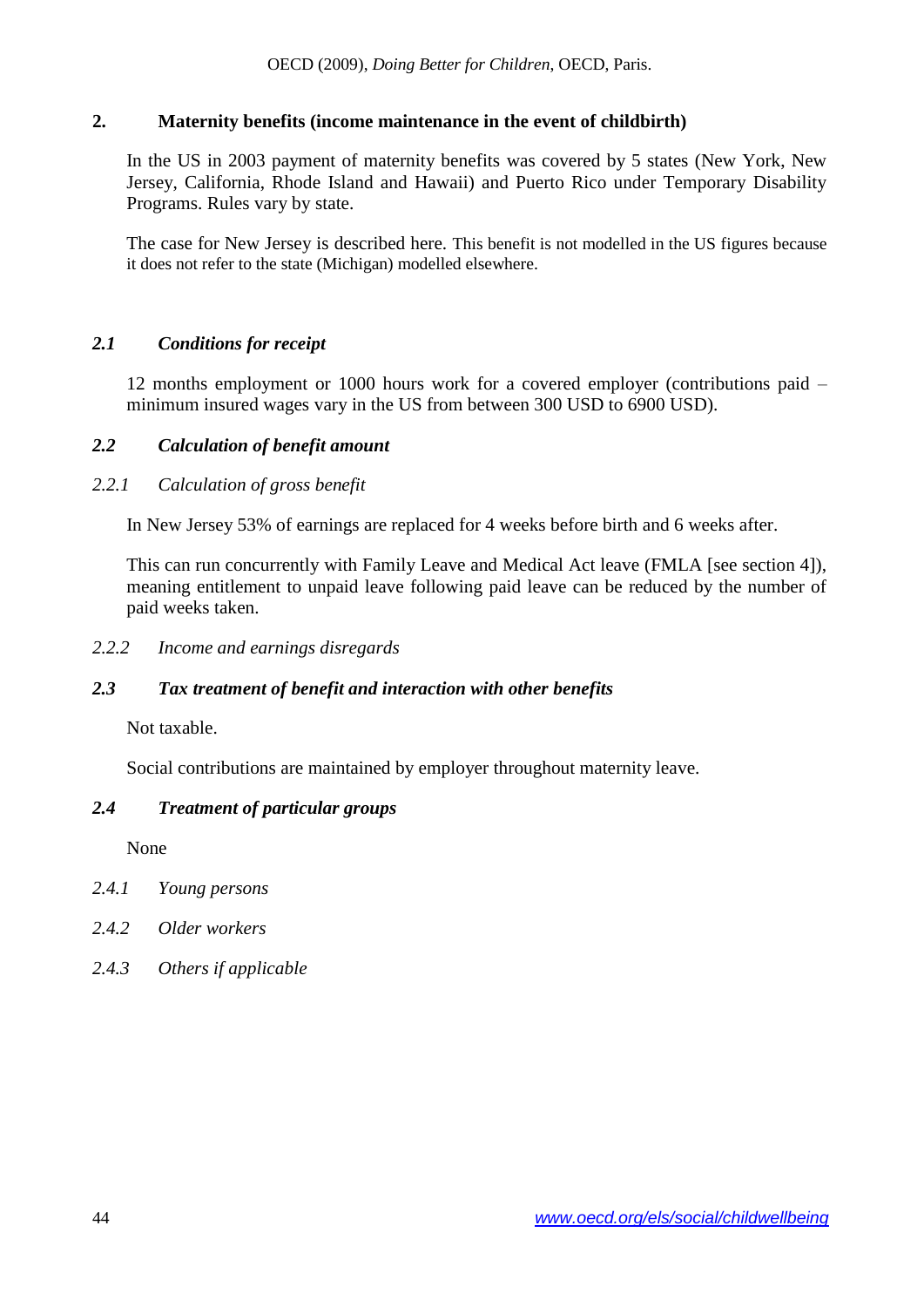# **3. Paternity Leave benefits**

No paid leave. Fathers are entitled to unpaid parental leave (12 weeks per year) as part of parental leave (see section 4 below). The same conditions apply.

# *3.1 Conditions for receipt*

- *3.2 Calculation of benefit amount*
- *3.2.1 Calculation of gross benefit*
- *3.2.2 Income and earnings disregards*

### *3.3 Tax treatment of benefit and interaction with other benefits*

- *3.4 Treatment of particular groups*
- *3.4.1 Young persons*
- *3.4.2 Older workers*
- *3.4.3 Others if applicable*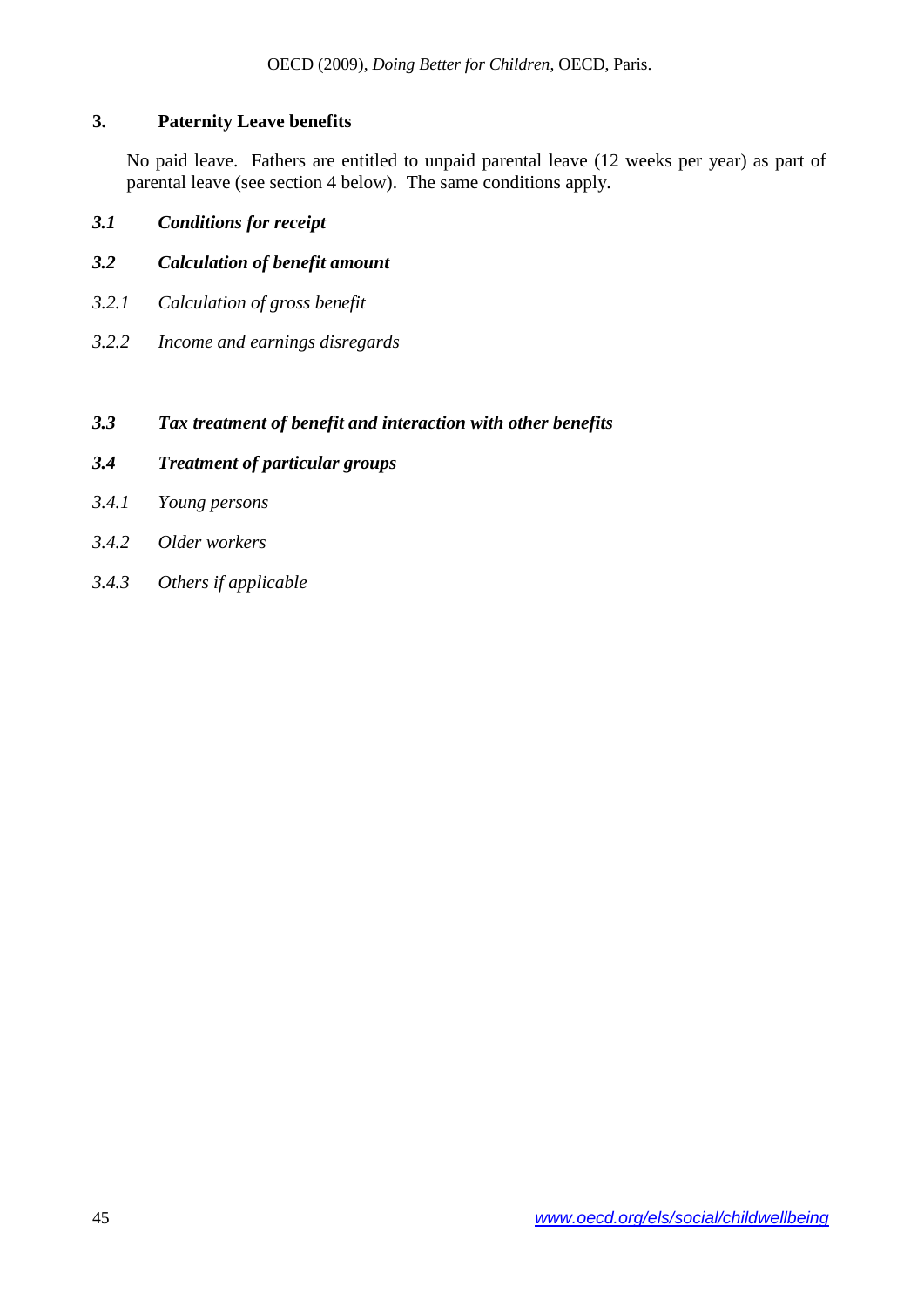### **4. Parental leave (child raising allowances) benefits**

The USA legislates for 12 weeks of unpaid employment protected parental leave in 2003 (Family Leave and Medical Act of 1993 [FMLA leave]).

Accrued paid leave may be counted against the 12 weeks family and medical leave (holiday and sick pay) in certain circumstances.

Social contributions are maintained by the employer for the employee during this leave period.

# *4.1 Conditions for receipt*

Being an employee of a public agency employers and private sector employers of 50 or more employees. Key employees (those amongst the highest 10% paid) can be refused leave in order to avoid economic injury to the employers operations.

12 months employment or 1250 hours work for a covered employer.

# *4.2 Calculation of benefit amount*

N/A

- *4.2.1 Calculation of gross benefit*
- *4.2.2 Income and earnings disregards*

# *4.3 Tax treatment of benefit and interaction with other benefits*

### *4.4 Treatment of particular groups*

- *4.4.1 Young persons*
- *4.4.2 Older workers*
- *4.4.3 Others if applicable*